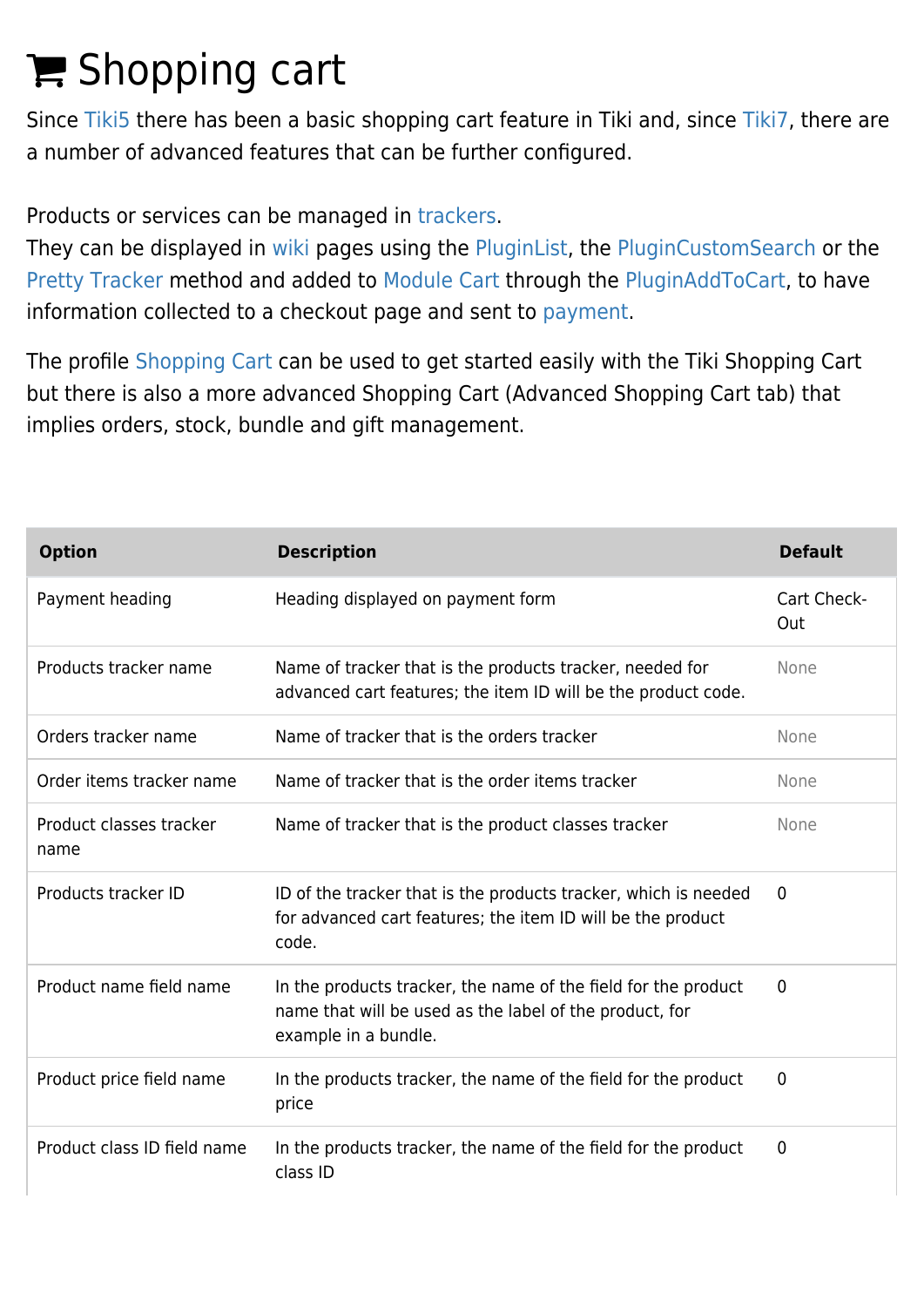| <b>Option</b>                         | <b>Description</b>                                                                                                                                                                                                                                                                                                                 | <b>Default</b>  |
|---------------------------------------|------------------------------------------------------------------------------------------------------------------------------------------------------------------------------------------------------------------------------------------------------------------------------------------------------------------------------------|-----------------|
| Bundled products feature<br>for cart  | Activate the bundled products feature. This requires a<br>products tracker to be set up properly, and the item ID must<br>be the product code.                                                                                                                                                                                     | <b>Disabled</b> |
| Items in bundle field name            | In the products tracker, the name of the field for a comma-<br>separated list of product IDs of products in the bundle (that is,<br>if the field contains anything, then this product is a bundle).<br>You can also specify the number of the sub-products; for<br>example, 23: ("colon") 2, 24 means item 23 (x2) + item 24 (x1). | $\mathbf{0}$    |
| Manage product inventory              | Activate product inventory feature. This requires a products<br>tracker to be set up properly, and the item ID must be the<br>product code.                                                                                                                                                                                        | <b>Disabled</b> |
| Inventory type field ID               | In the products tracker, the ID of the field to store the<br>inventory type; the value of the field must be "none" or<br>"internal".                                                                                                                                                                                               | $\mathbf{0}$    |
| Inventory total field ID              | In the products tracker, the ID of the field to store the total<br>inventory of products                                                                                                                                                                                                                                           | $\mathbf 0$     |
| Inventory total less hold<br>field ID | In the products tracker, the ID of the field to store the total<br>inventory of products less the amount on hold because they<br>are currently in carts                                                                                                                                                                            | $\mathbf 0$     |
| Inventory hold timeout                | Minutes to hold inventory before making it available again<br>when there is no user cart action                                                                                                                                                                                                                                    | 15 minutes      |
| Record cart orders in<br>trackers     | This feature is available for registered users and requires two<br>trackers to be created and configured, an orders tracker and<br>an orders item tracker. Profiles also need to be configured, to<br>do the recording.                                                                                                            | None            |
| Order tracker ID                      | ID of the tracker that contains the order - needed for<br>advanced cart features.                                                                                                                                                                                                                                                  | 0               |
| Order user field                      | User making the order field                                                                                                                                                                                                                                                                                                        | 0               |
| Order date field                      | Date and time of the order field                                                                                                                                                                                                                                                                                                   | 0               |
| Order total field                     | Total cost of the order field                                                                                                                                                                                                                                                                                                      | 0               |
| Order invoice field                   | Payment system invoice Id field                                                                                                                                                                                                                                                                                                    | $\mathbf 0$     |
| Order weight field                    | Payment system order weight field in grammes                                                                                                                                                                                                                                                                                       | 0               |
| Order Items tracker ID                | ID of the tracker that contains the order items - needed for<br>advanced cart features.                                                                                                                                                                                                                                            | 0               |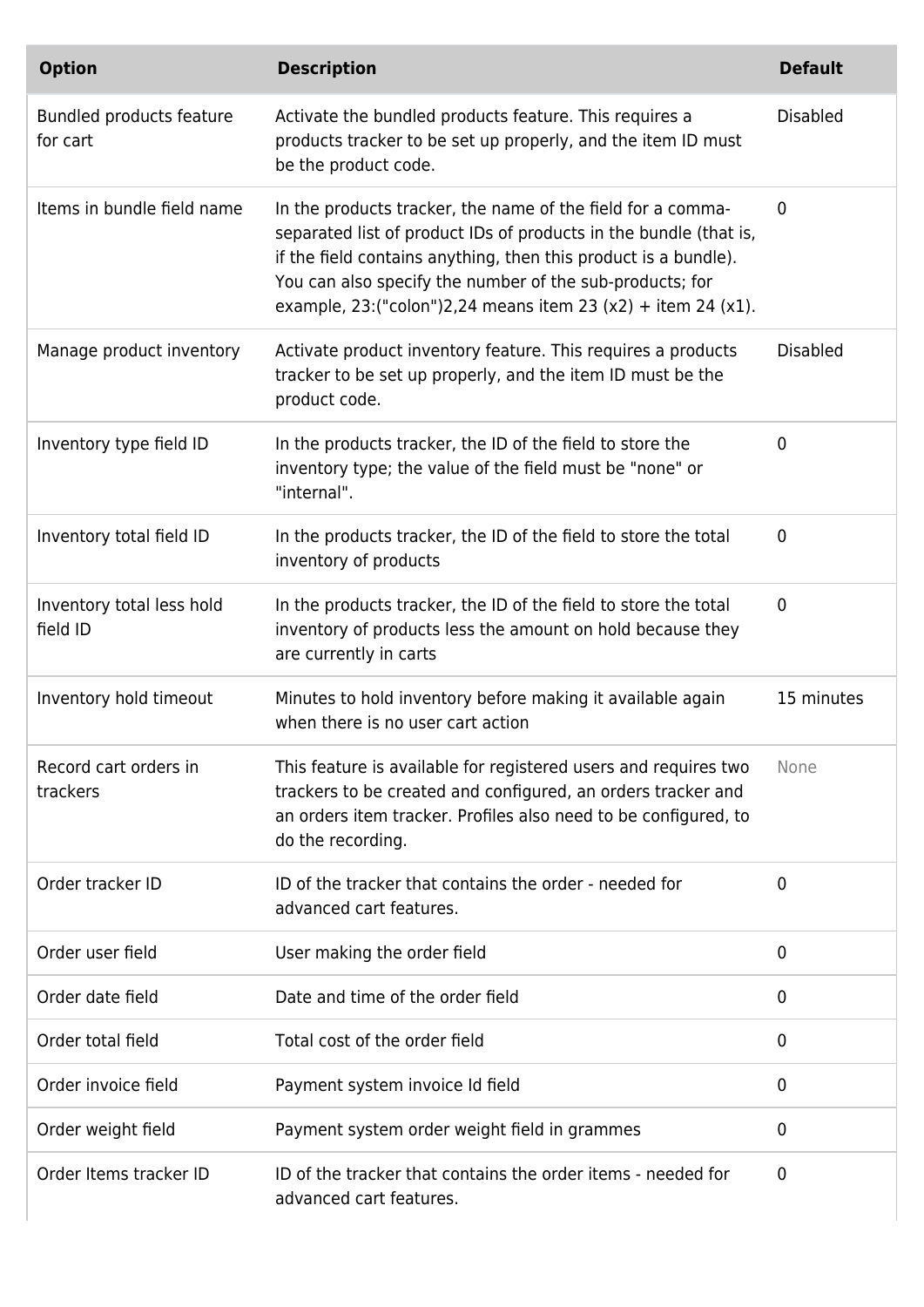| <b>Option</b>                                       | <b>Description</b>                                                                                                                                                                                                                                 | <b>Default</b>  |
|-----------------------------------------------------|----------------------------------------------------------------------------------------------------------------------------------------------------------------------------------------------------------------------------------------------------|-----------------|
| Order Item Order field                              | ItemLink field pointing to the Item's Order                                                                                                                                                                                                        | $\mathbf 0$     |
| Order Item Product field                            | ItemLink field pointing to the Item's Product                                                                                                                                                                                                      | $\mathbf 0$     |
| Order Item price field                              | Total price for the Item                                                                                                                                                                                                                           | $\mathbf 0$     |
| Item quantity field                                 | Number of products in this Item                                                                                                                                                                                                                    | $\mathbf 0$     |
| Item User field                                     | User Selector field who added this Item                                                                                                                                                                                                            | $\mathbf 0$     |
| Item inputedprice field                             | Unknown                                                                                                                                                                                                                                            | 0               |
| Allow anonymous shopping                            | Allow shopping by anonymous users and record the orders in<br>trackers.                                                                                                                                                                            | <b>Disabled</b> |
| Anonymous shopper info<br>profile                   | Wiki page containing the profile for creating order items for<br>anonymous users (page name must not have spaces)                                                                                                                                  | None            |
| Anonymous users order<br>review page                | Wiki page where anonymous users can review their orders                                                                                                                                                                                            | None            |
| Temporary shopper group                             | Group name of group with permission to access review page<br>via a token                                                                                                                                                                           | None            |
| Enable association of<br>product orders with events | Enable association of products with events (or projects, etc.).                                                                                                                                                                                    | <b>Disabled</b> |
| Associated event ID field<br>name                   | In the products tracker, the field name for the associated<br>event ID. This is needed for the associated events cart<br>feature, and requires an events tracker to be set up in which<br>the item ID there is the event ID to be associated with. | 0               |
| Events tracker ID                                   | Tracker ID of tracker that is the events tracker                                                                                                                                                                                                   | $\mathbf 0$     |
| Events tracker name                                 | Name of tracker that is the events tracker                                                                                                                                                                                                         | None            |
| Event start field name                              | Field name in events tracker of start date/time                                                                                                                                                                                                    | None            |
| Event end field name                                | Field name in events tracker of end date/time                                                                                                                                                                                                      | None            |
| Item event code field                               |                                                                                                                                                                                                                                                    | 0               |
| Item event start field                              |                                                                                                                                                                                                                                                    | $\mathbf 0$     |
| Item event end field                                |                                                                                                                                                                                                                                                    | $\mathbf 0$     |
| Item parent code field                              |                                                                                                                                                                                                                                                    | $\mathbf 0$     |
| Allow exchange of products                          |                                                                                                                                                                                                                                                    | None            |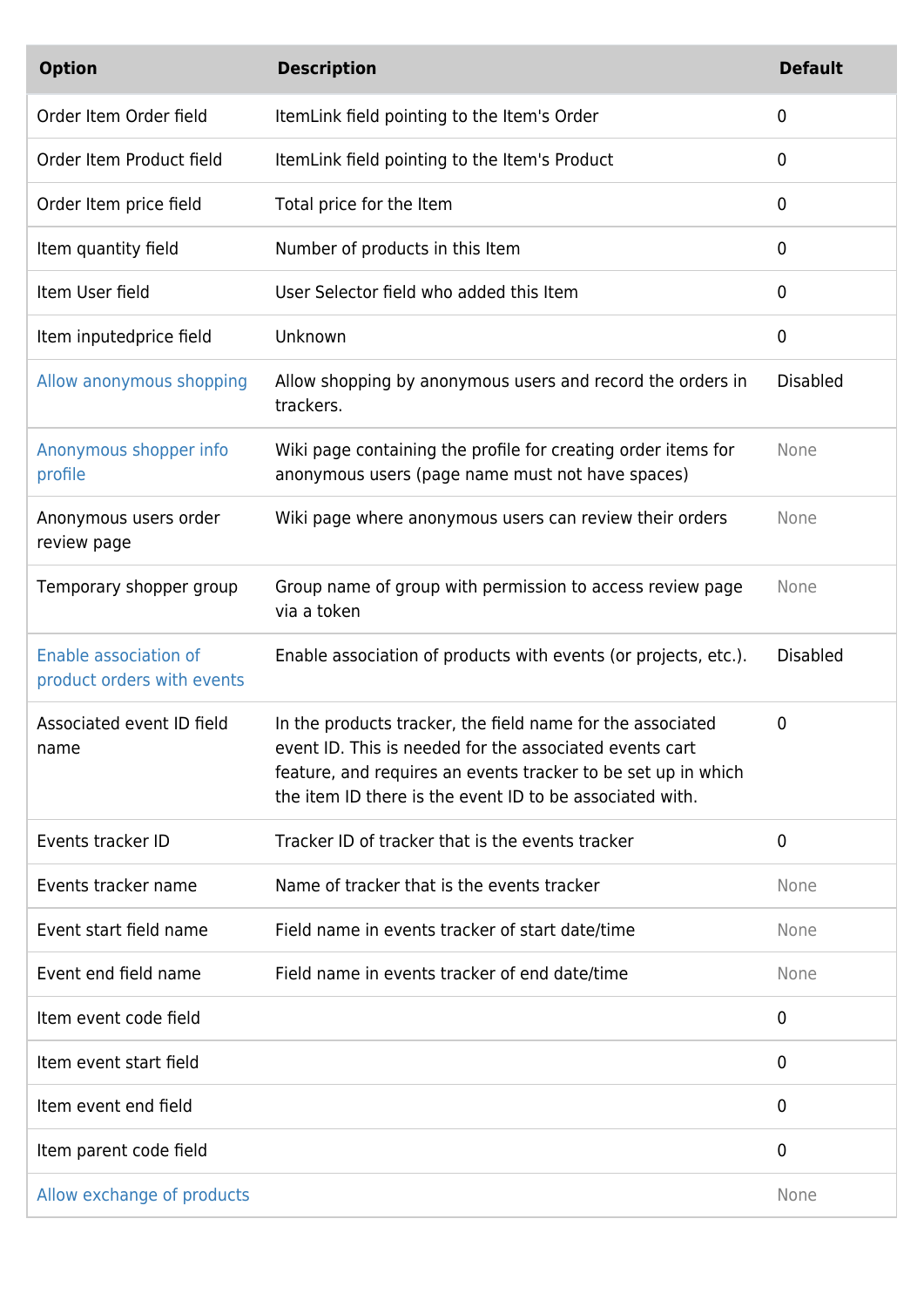| <b>Option</b>                         | <b>Description</b>                                                                                                                                                                                                                                                                                                              | <b>Default</b>     |
|---------------------------------------|---------------------------------------------------------------------------------------------------------------------------------------------------------------------------------------------------------------------------------------------------------------------------------------------------------------------------------|--------------------|
| Payment heading                       | Heading displayed on payment form                                                                                                                                                                                                                                                                                               | Cart Check-<br>Out |
| Products tracker name                 | Name of tracker that is the products tracker, needed for<br>advanced cart features; the item ID will be the product code.                                                                                                                                                                                                       | None               |
| Orders tracker name                   | Name of tracker that is the orders tracker                                                                                                                                                                                                                                                                                      | None               |
| Order items tracker<br>name           | Name of tracker that is the order items tracker                                                                                                                                                                                                                                                                                 | None               |
| Product classes tracker<br>name       | Name of tracker that is the product classes tracker                                                                                                                                                                                                                                                                             | None               |
| Products tracker ID                   | ID of the tracker that is the products tracker, which is needed<br>for advanced cart features; the item ID will be the product code.                                                                                                                                                                                            | None               |
| Inventory type field ID               | In the products tracker, the ID of the field to store the inventory<br>type; the value of the field must be "none" or "internal".                                                                                                                                                                                               | $\mathbf 0$        |
| Inventory total field ID              | In the products tracker, the ID of the field to store the total<br>inventory of products                                                                                                                                                                                                                                        | None               |
| Inventory total less hold<br>field ID | In the products tracker, the ID of the field to store the total<br>inventory of products less the amount on hold because they are<br>currently in carts                                                                                                                                                                         | None               |
| Product name field name               | In the products tracker, the name of the field for the product<br>name that will be used as the label of the product, for example<br>in a bundle.                                                                                                                                                                               | None               |
| Product price field name              | In the products tracker, the name of the field for the product<br>price                                                                                                                                                                                                                                                         | None               |
| Items in bundle field<br>name         | In the products tracker, the name of the field for a comma-<br>separated list of product IDs of products in the bundle (that is, if<br>the field contains anything, then this product is a bundle). You<br>can also specify the number of the sub-products; for example,<br>23:("colon")2,24 means item 23 (x2) + item 24 (x1). | None               |
| Associated event ID field<br>name     | In the products tracker, the field name for the associated event<br>ID. This is needed for the associated events cart feature, and<br>requires an events tracker to be set up in which the item ID<br>there is the event ID to be associated with.                                                                              | None               |
| Product class ID field<br>name        | In the products tracker, the name of the field for the product<br>class ID, needed for the gift certificates cart feature                                                                                                                                                                                                       | None               |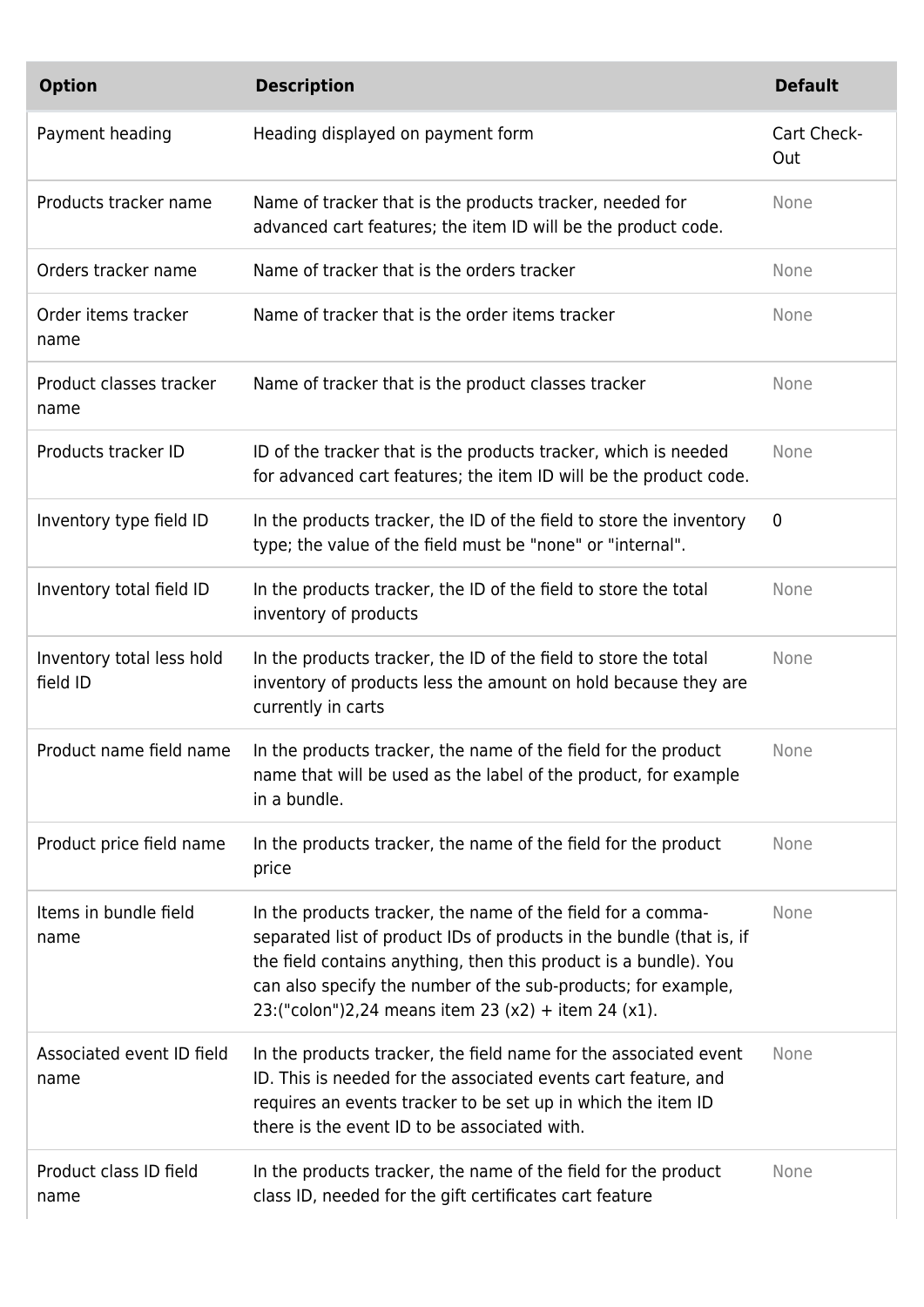| <b>Option</b>                           | <b>Description</b>                                                                                                                                                                                                      | <b>Default</b>  |
|-----------------------------------------|-------------------------------------------------------------------------------------------------------------------------------------------------------------------------------------------------------------------------|-----------------|
| Gift certificate template<br>field name | In the products tracker, the name of the field for the gift<br>certificate template, needed for the gift certificates cart feature                                                                                      | None            |
| Manage product<br>inventory             | Activate product inventory feature. This requires a products<br>tracker to be set up properly, and the item ID must be the<br>product code.                                                                             | <b>Disabled</b> |
| Inventory hold timeout                  | Minutes to hold inventory before making it available again when<br>there is no user cart action                                                                                                                         | 15 minutes      |
| Bundled products feature<br>for cart    | Activate the bundled products feature. This requires a products<br>tracker to be set up properly, and the item ID must be the<br>product code.                                                                          | <b>Disabled</b> |
| Record cart orders in<br>trackers       | This feature is available for registered users and requires two<br>trackers to be created and configured, an orders tracker and an<br>orders item tracker. Profiles also need to be configured, to do<br>the recording. | None            |
| Orders profile                          | Wiki page containing the profile for creating orders (page name<br>must not have spaces)                                                                                                                                | None            |
| Order item profile                      | Wiki page containing the profile for creating order items (page<br>name must not have spaces)                                                                                                                           | None            |
| Allow anonymous<br>shopping             | Allow shopping by anonymous users and record the orders in<br>trackers.                                                                                                                                                 | <b>Disabled</b> |
| Anonymous orders<br>profile             | Wiki page containing the profile for creating orders for<br>anonymous users (page name must not have spaces)                                                                                                            | None            |
| Anonymous order item<br>profile         | Wiki page containing the profile for creating order items for<br>anonymous users (page name must not have spaces)                                                                                                       | None            |
| Anonymous shopper info<br>profile       | Wiki page containing the profile for creating order items for<br>anonymous users (page name must not have spaces)                                                                                                       | None            |
| Anonymous users order<br>review page    | Wiki page where anonymous users can review their orders                                                                                                                                                                 | None            |
| Temporary shopper<br>group              | Group name of group with permission to access review page via<br>a token                                                                                                                                                | None            |
| Enable association of<br>product orders | Enable association of products with events (or projects, etc.).                                                                                                                                                         | <b>Disabled</b> |
| Events tracker ID                       | Tracker ID of tracker that is the events tracker                                                                                                                                                                        | None            |
| Events tracker name                     | Name of tracker that is the events tracker                                                                                                                                                                              | None            |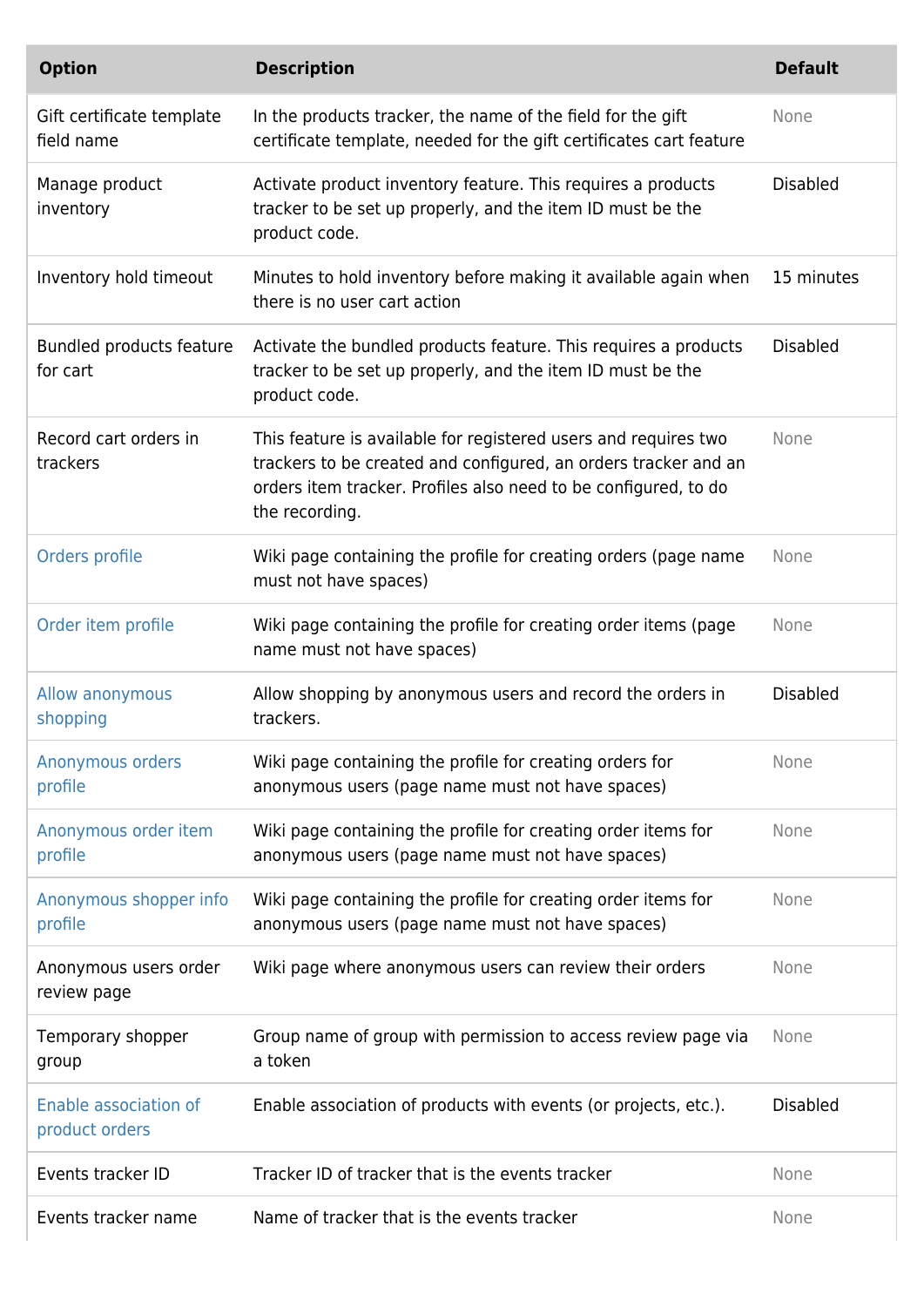| <b>Option</b>                    | <b>Description</b>                                    | <b>Default</b>  |
|----------------------------------|-------------------------------------------------------|-----------------|
| Event start field name           | Field name in events tracker of start date/time       | <b>None</b>     |
| Event end field name             | Field name in events tracker of end date/time         | <b>None</b>     |
| Allow exchange of<br>products    |                                                       | None            |
| Order items tracker ID           | Tracker ID of tracker that is the order items tracker | None            |
| <b>Gift certificates</b>         |                                                       | <b>Disabled</b> |
| Gift certificate tracker ID      | ID of tracker that is the gift certificate tracker    | <b>None</b>     |
| Gift certificate tracker<br>name | Name of tracker that is the gift certificate tracker  | <b>None</b>     |

| <b>Option</b>                         | <b>Description</b>                                                                                                                                      | <b>Default</b>     |
|---------------------------------------|---------------------------------------------------------------------------------------------------------------------------------------------------------|--------------------|
| Payment heading                       | Heading displayed on payment form                                                                                                                       | Cart Check-<br>Out |
| Products tracker name                 | Name of tracker that is the products tracker, needed for<br>advanced cart features; the item ID will be the product code.                               | None               |
| Orders tracker name                   | Name of tracker that is the orders tracker                                                                                                              | None               |
| Order items tracker<br>name           | Name of tracker that is the order items tracker                                                                                                         | None               |
| Product classes tracker<br>name       | Name of tracker that is the product classes tracker                                                                                                     | None               |
| Products tracker ID                   | ID of the tracker that is the products tracker, which is needed<br>for advanced cart features; the item ID will be the product code.                    | None               |
| Inventory type field ID               | In the products tracker, the ID of the field to store the inventory<br>type; the value of the field must be "none" or "internal".                       | $\mathbf 0$        |
| Inventory total field ID              | In the products tracker, the ID of the field to store the total<br>inventory of products                                                                | None               |
| Inventory total less hold<br>field ID | In the products tracker, the ID of the field to store the total<br>inventory of products less the amount on hold because they are<br>currently in carts | None               |
| Product name field name               | In the products tracker, the name of the field for the product<br>name that will be used as the label of the product, for example<br>in a bundle.       | None               |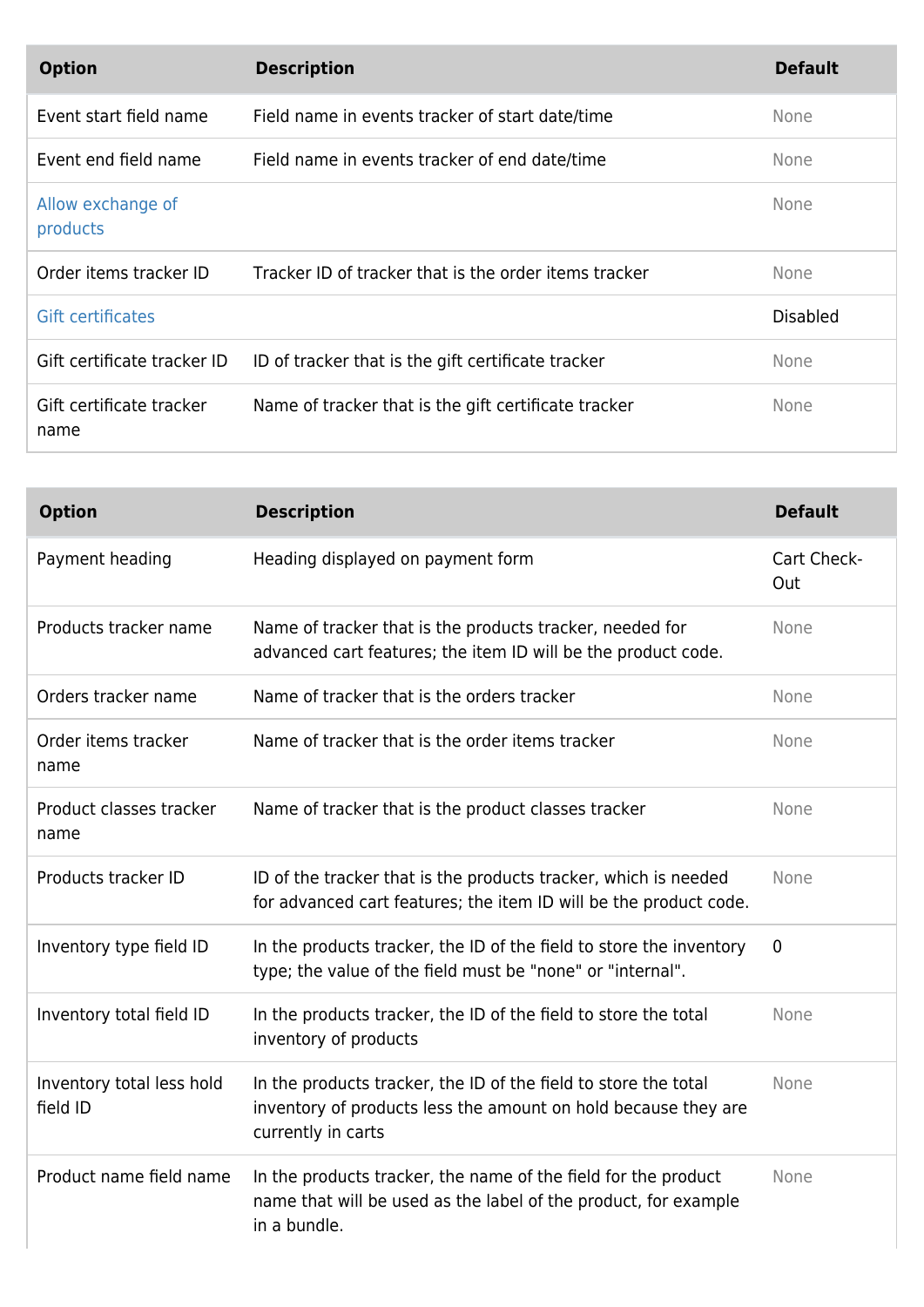| <b>Option</b>                           | <b>Description</b>                                                                                                                                                                                                                                                                                                              | <b>Default</b>  |
|-----------------------------------------|---------------------------------------------------------------------------------------------------------------------------------------------------------------------------------------------------------------------------------------------------------------------------------------------------------------------------------|-----------------|
| Product price field name                | In the products tracker, the name of the field for the product<br>price                                                                                                                                                                                                                                                         | None            |
| Items in bundle field<br>name           | In the products tracker, the name of the field for a comma-<br>separated list of product IDs of products in the bundle (that is, if<br>the field contains anything, then this product is a bundle). You<br>can also specify the number of the sub-products; for example,<br>23:("colon")2,24 means item 23 (x2) + item 24 (x1). | None            |
| Associated event ID field<br>name       | In the products tracker, the field name for the associated event<br>ID. This is needed for the associated events cart feature, and<br>requires an events tracker to be set up in which the item ID<br>there is the event ID to be associated with.                                                                              | None            |
| Product class ID field<br>name          | In the products tracker, the name of the field for the product<br>class ID, needed for the gift certificates cart feature                                                                                                                                                                                                       | None            |
| Gift certificate template<br>field name | In the products tracker, the name of the field for the gift<br>certificate template, needed for the gift certificates cart feature                                                                                                                                                                                              | None            |
| Manage product<br>inventory             | Activate product inventory feature. This requires a products<br>tracker to be set up properly, and the item ID must be the<br>product code.                                                                                                                                                                                     | <b>Disabled</b> |
| Inventory hold timeout                  | Minutes to hold inventory before making it available again when<br>there is no user cart action                                                                                                                                                                                                                                 | 15 minutes      |
| for cart                                | Bundled products feature Activate the bundled products feature. This requires a products<br>tracker to be set up properly, and the item ID must be the<br>product code.                                                                                                                                                         | <b>Disabled</b> |
| Record cart orders in<br>trackers       | This feature is available for registered users and requires two<br>trackers to be created and configured, an orders tracker and an<br>orders item tracker. Profiles also need to be configured, to do<br>the recording.                                                                                                         | None            |
| Orders profile                          | Wiki page containing the profile for creating orders (page name<br>must not have spaces)                                                                                                                                                                                                                                        | None            |
| Order item profile                      | Wiki page containing the profile for creating order items (page<br>name must not have spaces)                                                                                                                                                                                                                                   | None            |
| Allow anonymous<br>shopping             | Allow shopping by anonymous users and record the orders in<br>trackers.                                                                                                                                                                                                                                                         | <b>Disabled</b> |
| Anonymous orders<br>profile             | Wiki page containing the profile for creating orders for<br>anonymous users (page name must not have spaces)                                                                                                                                                                                                                    | None            |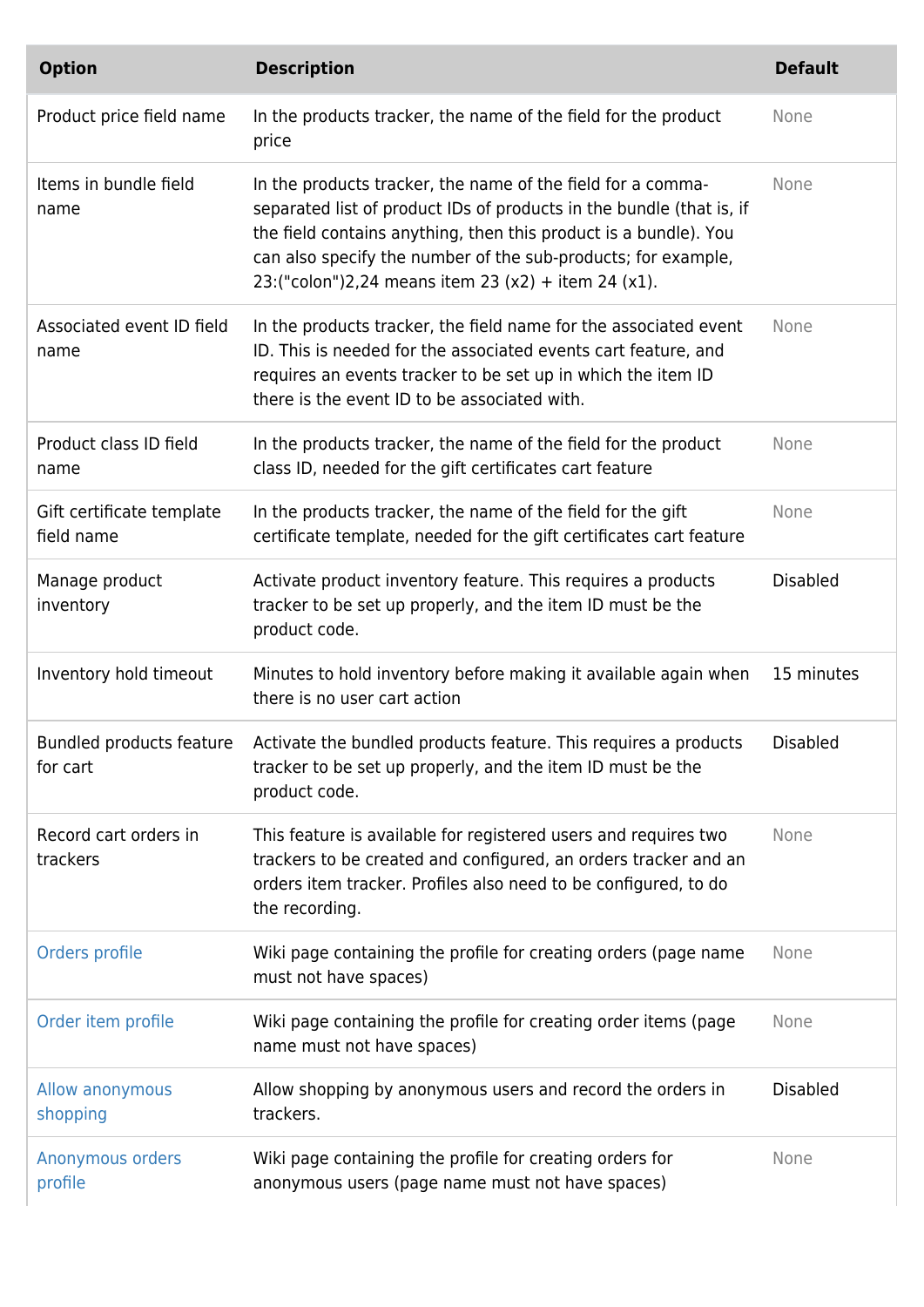| <b>Option</b>                           | <b>Description</b>                                                                                                | <b>Default</b>  |
|-----------------------------------------|-------------------------------------------------------------------------------------------------------------------|-----------------|
| Anonymous order item<br>profile         | Wiki page containing the profile for creating order items for<br>anonymous users (page name must not have spaces) | None            |
| Anonymous shopper info<br>profile       | Wiki page containing the profile for creating order items for<br>anonymous users (page name must not have spaces) | None            |
| Anonymous users order<br>review page    | Wiki page where anonymous users can review their orders                                                           | None            |
| Temporary shopper<br>group              | Group name of group with permission to access review page via<br>a token                                          | None            |
| Enable association of<br>product orders | Enable association of products with events (or projects, etc.).                                                   | <b>Disabled</b> |
| Events tracker ID                       | Tracker ID of tracker that is the events tracker                                                                  | None            |
| Events tracker name                     | Name of tracker that is the events tracker                                                                        | None            |
| Event start field name                  | Field name in events tracker of start date/time                                                                   | None            |
| Event end field name                    | Field name in events tracker of end date/time                                                                     | None            |
| Allow exchange of<br>products           |                                                                                                                   | None            |
| Order items tracker ID                  | Tracker ID of tracker that is the order items tracker                                                             | None            |
| <b>Gift certificates</b>                |                                                                                                                   | <b>Disabled</b> |
| Gift certificate tracker ID             | ID of tracker that is the gift certificate tracker                                                                | None            |
| Gift certificate tracker<br>name        | Name of tracker that is the gift certificate tracker                                                              | None            |

| <b>Option</b>               | <b>Description</b>                                                                                                        | <b>Default</b>     |
|-----------------------------|---------------------------------------------------------------------------------------------------------------------------|--------------------|
| Payment heading             | Heading displayed on payment form                                                                                         | Cart Check-<br>Out |
| Products tracker name       | Name of tracker that is the products tracker, needed for<br>advanced cart features; the item ID will be the product code. | <b>None</b>        |
| Orders tracker name         | Name of tracker that is the orders tracker                                                                                | <b>None</b>        |
| Order items tracker<br>name | Name of tracker that is the order items tracker                                                                           | <b>None</b>        |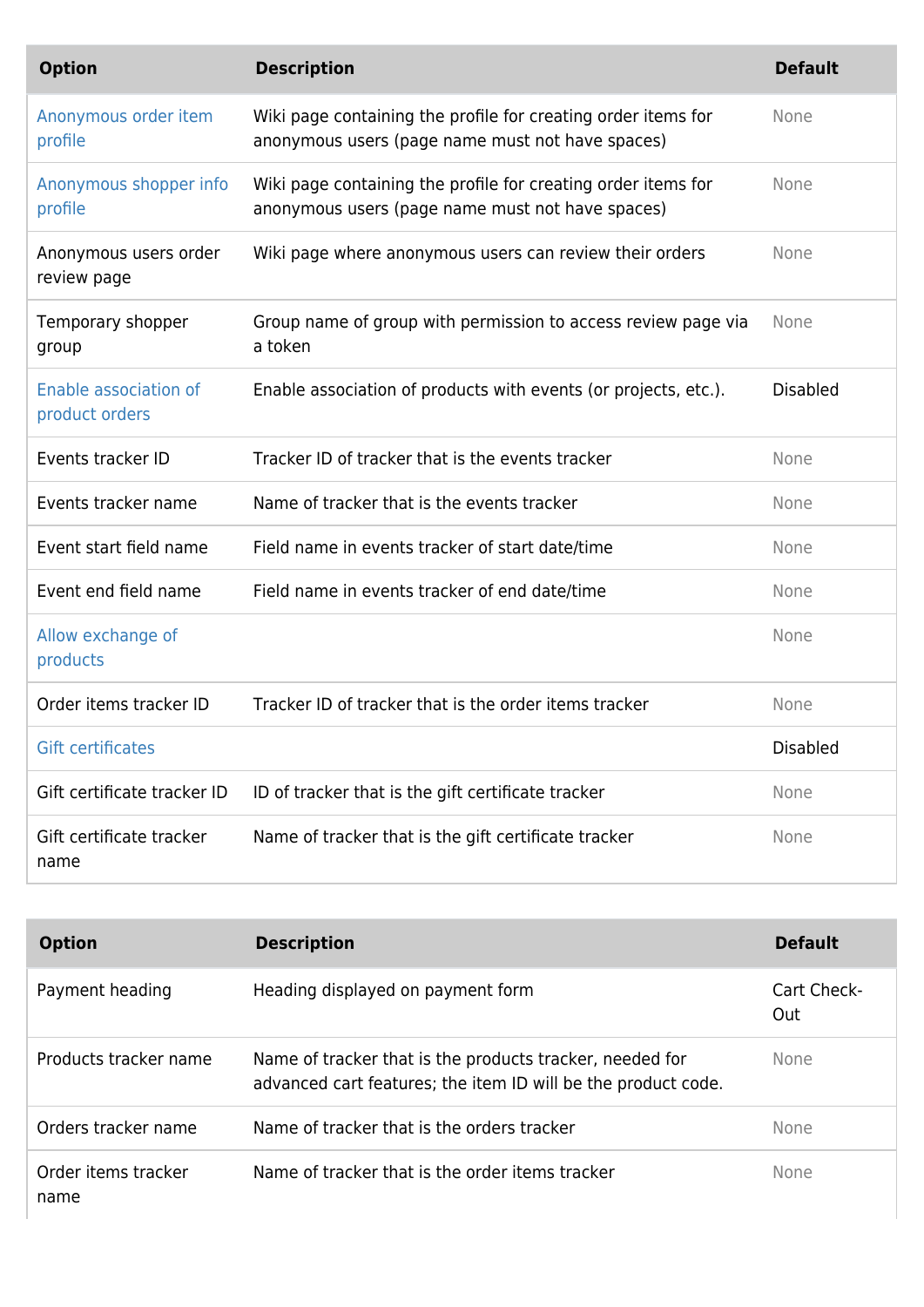| <b>Option</b>                           | <b>Description</b>                                                                                                                                                                                                                                                                                                              | <b>Default</b>  |
|-----------------------------------------|---------------------------------------------------------------------------------------------------------------------------------------------------------------------------------------------------------------------------------------------------------------------------------------------------------------------------------|-----------------|
| Product classes tracker<br>name         | Name of tracker that is the product classes tracker                                                                                                                                                                                                                                                                             | None            |
| Products tracker ID                     | ID of the tracker that is the products tracker, which is needed<br>for advanced cart features; the item ID will be the product code.                                                                                                                                                                                            | None            |
| Inventory type field ID                 | In the products tracker, the ID of the field to store the inventory<br>type; the value of the field must be "none" or "internal".                                                                                                                                                                                               | $\mathbf 0$     |
| Inventory total field ID                | In the products tracker, the ID of the field to store the total<br>inventory of products                                                                                                                                                                                                                                        | None            |
| Inventory total less hold<br>field ID   | In the products tracker, the ID of the field to store the total<br>inventory of products less the amount on hold because they are<br>currently in carts                                                                                                                                                                         | None            |
| Product name field name                 | In the products tracker, the name of the field for the product<br>name that will be used as the label of the product, for example<br>in a bundle.                                                                                                                                                                               | None            |
| Product price field name                | In the products tracker, the name of the field for the product<br>price                                                                                                                                                                                                                                                         | None            |
| Items in bundle field<br>name           | In the products tracker, the name of the field for a comma-<br>separated list of product IDs of products in the bundle (that is, if<br>the field contains anything, then this product is a bundle). You<br>can also specify the number of the sub-products; for example,<br>23:("colon")2,24 means item 23 (x2) + item 24 (x1). | None            |
| Associated event ID field<br>name       | In the products tracker, the field name for the associated event<br>ID. This is needed for the associated events cart feature, and<br>requires an events tracker to be set up in which the item ID<br>there is the event ID to be associated with.                                                                              | None            |
| Product class ID field<br>name          | In the products tracker, the name of the field for the product<br>class ID, needed for the gift certificates cart feature                                                                                                                                                                                                       | None            |
| Gift certificate template<br>field name | In the products tracker, the name of the field for the gift<br>certificate template, needed for the gift certificates cart feature                                                                                                                                                                                              | None            |
| Manage product<br>inventory             | Activate product inventory feature. This requires a products<br>tracker to be set up properly, and the item ID must be the<br>product code.                                                                                                                                                                                     | <b>Disabled</b> |
| Inventory hold timeout                  | Minutes to hold inventory before making it available again when<br>there is no user cart action                                                                                                                                                                                                                                 | 15 minutes      |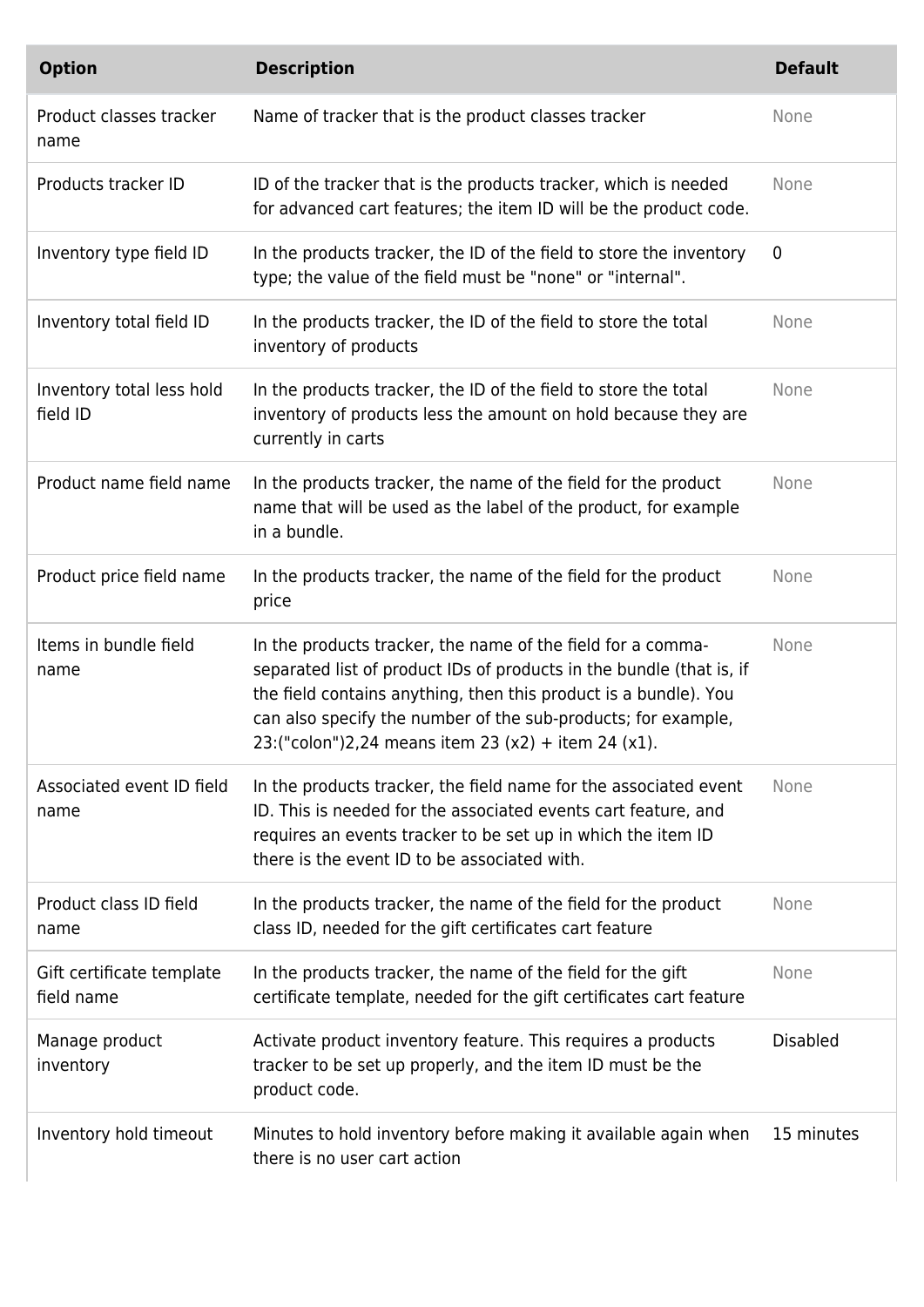| <b>Option</b>                           | <b>Description</b>                                                                                                                                                                                                      | <b>Default</b>  |
|-----------------------------------------|-------------------------------------------------------------------------------------------------------------------------------------------------------------------------------------------------------------------------|-----------------|
| Bundled products feature<br>for cart    | Activate the bundled products feature. This requires a products<br>tracker to be set up properly, and the item ID must be the<br>product code.                                                                          | <b>Disabled</b> |
| Record cart orders in<br>trackers       | This feature is available for registered users and requires two<br>trackers to be created and configured, an orders tracker and an<br>orders item tracker. Profiles also need to be configured, to do<br>the recording. | None            |
| Orders profile                          | Wiki page containing the profile for creating orders (page name<br>must not have spaces)                                                                                                                                | None            |
| Order item profile                      | Wiki page containing the profile for creating order items (page<br>name must not have spaces)                                                                                                                           | None            |
| Allow anonymous<br>shopping             | Allow shopping by anonymous users and record the orders in<br>trackers.                                                                                                                                                 | <b>Disabled</b> |
| Anonymous orders<br>profile             | Wiki page containing the profile for creating orders for<br>anonymous users (page name must not have spaces)                                                                                                            | None            |
| Anonymous order item<br>profile         | Wiki page containing the profile for creating order items for<br>anonymous users (page name must not have spaces)                                                                                                       | None            |
| Anonymous shopper info<br>profile       | Wiki page containing the profile for creating order items for<br>anonymous users (page name must not have spaces)                                                                                                       | None            |
| Anonymous users order<br>review page    | Wiki page where anonymous users can review their orders                                                                                                                                                                 | None            |
| Temporary shopper<br>group              | Group name of group with permission to access review page via<br>a token                                                                                                                                                | None            |
| Enable association of<br>product orders | Enable association of products with events (or projects, etc.).                                                                                                                                                         | <b>Disabled</b> |
| Events tracker ID                       | Tracker ID of tracker that is the events tracker                                                                                                                                                                        | None            |
| Events tracker name                     | Name of tracker that is the events tracker                                                                                                                                                                              | None            |
| Event start field name                  | Field name in events tracker of start date/time                                                                                                                                                                         | None            |
| Event end field name                    | Field name in events tracker of end date/time                                                                                                                                                                           | None            |
| Allow exchange of<br>products           |                                                                                                                                                                                                                         | None            |
| Order items tracker ID                  | Tracker ID of tracker that is the order items tracker                                                                                                                                                                   | None            |
| <b>Gift certificates</b>                |                                                                                                                                                                                                                         | <b>Disabled</b> |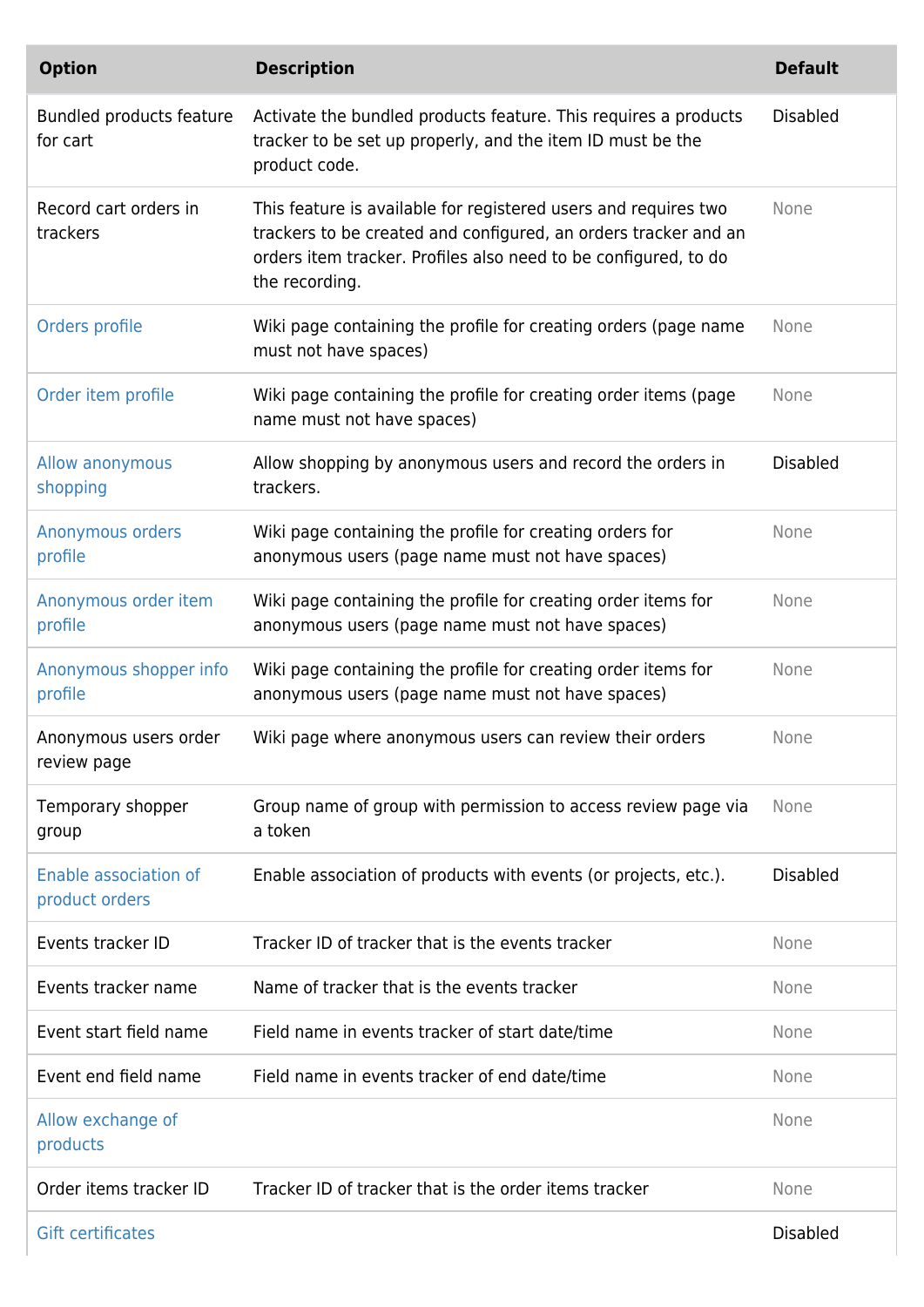| <b>Option</b>                    | <b>Description</b>                                                             | <b>Default</b> |
|----------------------------------|--------------------------------------------------------------------------------|----------------|
|                                  | Gift certificate tracker ID ID of tracker that is the gift certificate tracker | <b>None</b>    |
| Gift certificate tracker<br>name | Name of tracker that is the gift certificate tracker                           | <b>None</b>    |

| <b>Option</b>                         | <b>Description</b>                                                                                                                                                                                                                                                                                                              | <b>Default</b>     |
|---------------------------------------|---------------------------------------------------------------------------------------------------------------------------------------------------------------------------------------------------------------------------------------------------------------------------------------------------------------------------------|--------------------|
| Payment heading                       | Heading displayed on payment form                                                                                                                                                                                                                                                                                               | Cart Check-<br>Out |
| Products tracker name                 | Name of tracker that is the products tracker, needed for<br>advanced cart features; the item ID will be the product code.                                                                                                                                                                                                       | None               |
| Orders tracker name                   | Name of tracker that is the orders tracker                                                                                                                                                                                                                                                                                      | None               |
| Order items tracker<br>name           | Name of tracker that is the order items tracker                                                                                                                                                                                                                                                                                 | None               |
| Product classes tracker<br>name       | Name of tracker that is the product classes tracker                                                                                                                                                                                                                                                                             | None               |
| Products tracker ID                   | ID of the tracker that is the products tracker, which is needed<br>for advanced cart features; the item ID will be the product code.                                                                                                                                                                                            | None               |
| Inventory type field ID               | In the products tracker, the ID of the field to store the inventory<br>type; the value of the field must be "none" or "internal".                                                                                                                                                                                               | $\mathbf 0$        |
| Inventory total field ID              | In the products tracker, the ID of the field to store the total<br>inventory of products                                                                                                                                                                                                                                        | None               |
| Inventory total less hold<br>field ID | In the products tracker, the ID of the field to store the total<br>inventory of products less the amount on hold because they are<br>currently in carts                                                                                                                                                                         | None               |
| Product name field name               | In the products tracker, the name of the field for the product<br>name that will be used as the label of the product, for example<br>in a bundle.                                                                                                                                                                               | None               |
| Product price field name              | In the products tracker, the name of the field for the product<br>price                                                                                                                                                                                                                                                         | None               |
| Items in bundle field<br>name         | In the products tracker, the name of the field for a comma-<br>separated list of product IDs of products in the bundle (that is, if<br>the field contains anything, then this product is a bundle). You<br>can also specify the number of the sub-products; for example,<br>23:("colon")2,24 means item 23 (x2) + item 24 (x1). | None               |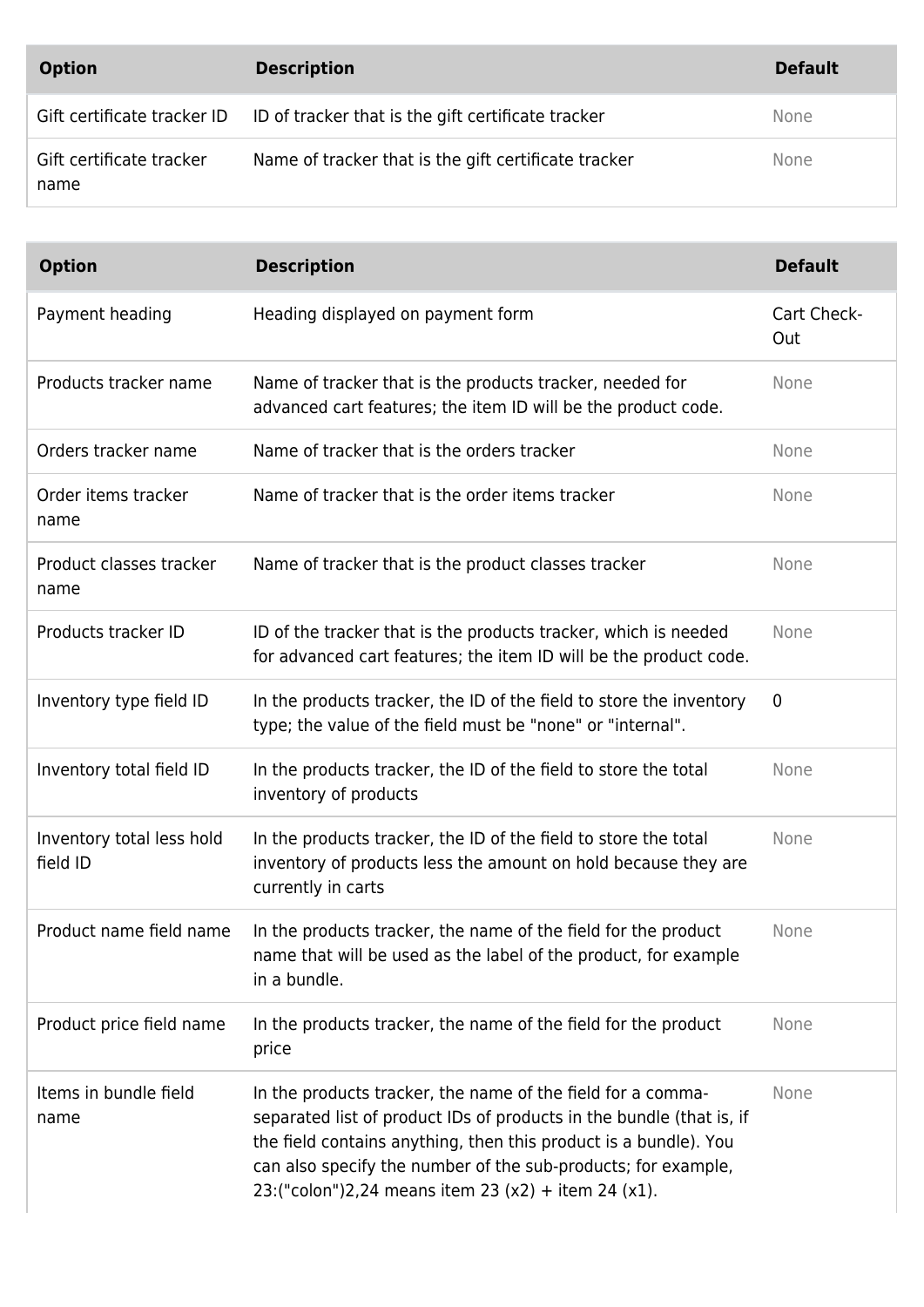| <b>Option</b>                           | <b>Description</b>                                                                                                                                                                                                                                 | <b>Default</b>  |
|-----------------------------------------|----------------------------------------------------------------------------------------------------------------------------------------------------------------------------------------------------------------------------------------------------|-----------------|
| Associated event ID field<br>name       | In the products tracker, the field name for the associated event<br>ID. This is needed for the associated events cart feature, and<br>requires an events tracker to be set up in which the item ID<br>there is the event ID to be associated with. | None            |
| Product class ID field<br>name          | In the products tracker, the name of the field for the product<br>class ID, needed for the gift certificates cart feature                                                                                                                          | None            |
| Gift certificate template<br>field name | In the products tracker, the name of the field for the gift<br>certificate template, needed for the gift certificates cart feature                                                                                                                 | None            |
| Manage product<br>inventory             | Activate product inventory feature. This requires a products<br>tracker to be set up properly, and the item ID must be the<br>product code.                                                                                                        | <b>Disabled</b> |
| Inventory hold timeout                  | Minutes to hold inventory before making it available again when<br>there is no user cart action                                                                                                                                                    | 15 minutes      |
| Bundled products feature<br>for cart    | Activate the bundled products feature. This requires a products<br>tracker to be set up properly, and the item ID must be the<br>product code.                                                                                                     | <b>Disabled</b> |
| Record cart orders in<br>trackers       | This feature is available for registered users and requires two<br>trackers to be created and configured, an orders tracker and an<br>orders item tracker. Profiles also need to be configured, to do<br>the recording.                            | None            |
| Orders profile                          | Wiki page containing the profile for creating orders (page name<br>must not have spaces)                                                                                                                                                           | None            |
| Order item profile                      | Wiki page containing the profile for creating order items (page<br>name must not have spaces)                                                                                                                                                      | None            |
| Allow anonymous<br>shopping             | Allow shopping by anonymous users and record the orders in<br>trackers.                                                                                                                                                                            | <b>Disabled</b> |
| Anonymous orders<br>profile             | Wiki page containing the profile for creating orders for<br>anonymous users (page name must not have spaces)                                                                                                                                       | None            |
| Anonymous order item<br>profile         | Wiki page containing the profile for creating order items for<br>anonymous users (page name must not have spaces)                                                                                                                                  | None            |
| Anonymous shopper info<br>profile       | Wiki page containing the profile for creating order items for<br>anonymous users (page name must not have spaces)                                                                                                                                  | None            |
| Anonymous users order<br>review page    | Wiki page where anonymous users can review their orders                                                                                                                                                                                            | None            |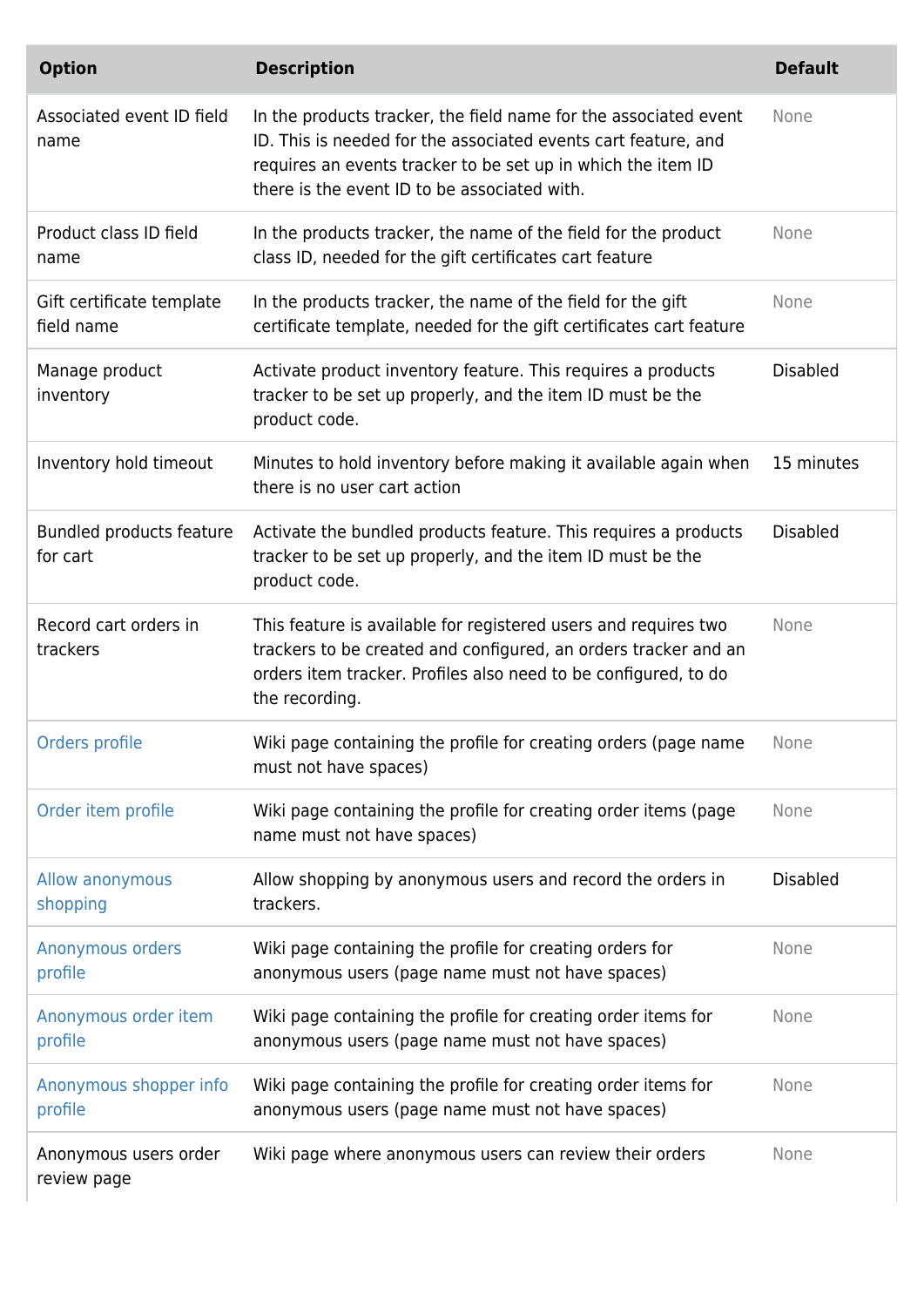| <b>Option</b>                           | <b>Description</b>                                                       | <b>Default</b>  |
|-----------------------------------------|--------------------------------------------------------------------------|-----------------|
| Temporary shopper<br>group              | Group name of group with permission to access review page via<br>a token | None            |
| Enable association of<br>product orders | Enable association of products with events (or projects, etc.).          | <b>Disabled</b> |
| Events tracker ID                       | Tracker ID of tracker that is the events tracker                         | None            |
| Events tracker name                     | Name of tracker that is the events tracker                               | None            |
| Event start field name                  | Field name in events tracker of start date/time                          | None            |
| Event end field name                    | Field name in events tracker of end date/time                            | None            |
| Allow exchange of<br>products           |                                                                          | None            |
| Order items tracker ID                  | Tracker ID of tracker that is the order items tracker                    | None            |
| <b>Gift certificates</b>                |                                                                          | <b>Disabled</b> |
| Gift certificate tracker ID             | ID of tracker that is the gift certificate tracker                       | None            |
| Gift certificate tracker<br>name        | Name of tracker that is the gift certificate tracker                     | None            |

| <b>Option</b>                   | <b>Description</b>                                                                                                                   | <b>Default</b>     |
|---------------------------------|--------------------------------------------------------------------------------------------------------------------------------------|--------------------|
| Payment heading                 | Heading displayed on payment form                                                                                                    | Cart Check-<br>Out |
| Products tracker name           | Name of tracker that is the products tracker, needed for<br>advanced cart features; the item ID will be the product code.            | None               |
| Orders tracker name             | Name of tracker that is the orders tracker                                                                                           | <b>None</b>        |
| Order items tracker<br>name     | Name of tracker that is the order items tracker                                                                                      | <b>None</b>        |
| Product classes tracker<br>name | Name of tracker that is the product classes tracker                                                                                  | None               |
| Products tracker ID             | ID of the tracker that is the products tracker, which is needed<br>for advanced cart features; the item ID will be the product code. | None               |
| Inventory type field ID         | In the products tracker, the ID of the field to store the inventory<br>type; the value of the field must be "none" or "internal".    | 0                  |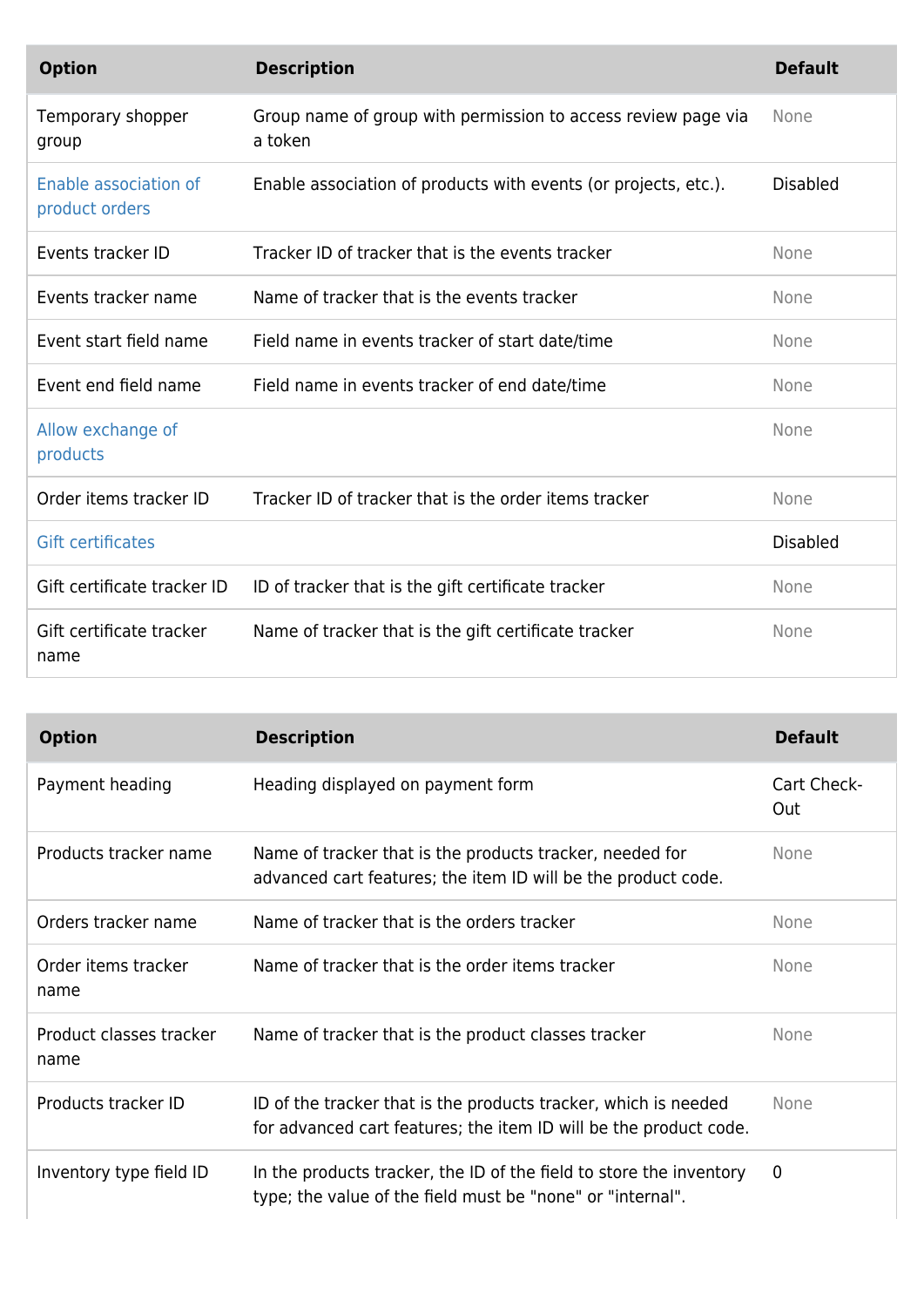| <b>Option</b>                           | <b>Description</b>                                                                                                                                                                                                                                                                                                              | <b>Default</b>  |
|-----------------------------------------|---------------------------------------------------------------------------------------------------------------------------------------------------------------------------------------------------------------------------------------------------------------------------------------------------------------------------------|-----------------|
| Inventory total field ID                | In the products tracker, the ID of the field to store the total<br>inventory of products                                                                                                                                                                                                                                        | None            |
| Inventory total less hold<br>field ID   | In the products tracker, the ID of the field to store the total<br>inventory of products less the amount on hold because they are<br>currently in carts                                                                                                                                                                         | None            |
| Product name field name                 | In the products tracker, the name of the field for the product<br>name that will be used as the label of the product, for example<br>in a bundle.                                                                                                                                                                               | None            |
| Product price field name                | In the products tracker, the name of the field for the product<br>price                                                                                                                                                                                                                                                         | None            |
| Items in bundle field<br>name           | In the products tracker, the name of the field for a comma-<br>separated list of product IDs of products in the bundle (that is, if<br>the field contains anything, then this product is a bundle). You<br>can also specify the number of the sub-products; for example,<br>23:("colon")2,24 means item 23 (x2) + item 24 (x1). | None            |
| Associated event ID field<br>name       | In the products tracker, the field name for the associated event<br>ID. This is needed for the associated events cart feature, and<br>requires an events tracker to be set up in which the item ID<br>there is the event ID to be associated with.                                                                              | None            |
| Product class ID field<br>name          | In the products tracker, the name of the field for the product<br>class ID, needed for the gift certificates cart feature                                                                                                                                                                                                       | None            |
| Gift certificate template<br>field name | In the products tracker, the name of the field for the gift<br>certificate template, needed for the gift certificates cart feature                                                                                                                                                                                              | None            |
| Manage product<br>inventory             | Activate product inventory feature. This requires a products<br>tracker to be set up properly, and the item ID must be the<br>product code.                                                                                                                                                                                     | <b>Disabled</b> |
| Inventory hold timeout                  | Minutes to hold inventory before making it available again when<br>there is no user cart action                                                                                                                                                                                                                                 | 15 minutes      |
| Bundled products feature<br>for cart    | Activate the bundled products feature. This requires a products<br>tracker to be set up properly, and the item ID must be the<br>product code.                                                                                                                                                                                  | <b>Disabled</b> |
| Record cart orders in<br>trackers       | This feature is available for registered users and requires two<br>trackers to be created and configured, an orders tracker and an<br>orders item tracker. Profiles also need to be configured, to do<br>the recording.                                                                                                         | None            |
| Orders profile                          | Wiki page containing the profile for creating orders (page name<br>must not have spaces)                                                                                                                                                                                                                                        | None            |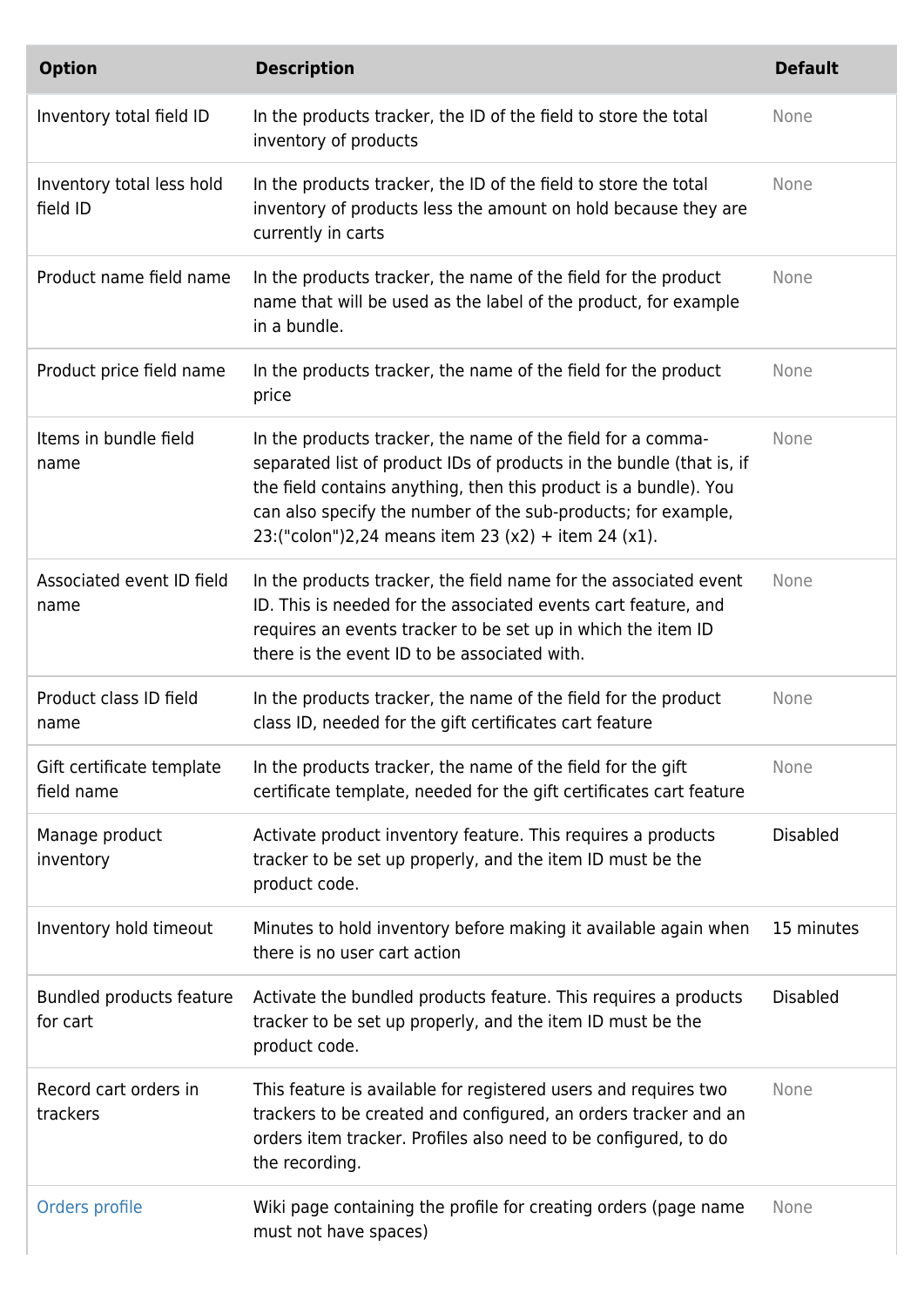| <b>Option</b>                           | <b>Description</b>                                                                                                | <b>Default</b>  |
|-----------------------------------------|-------------------------------------------------------------------------------------------------------------------|-----------------|
| Order item profile                      | Wiki page containing the profile for creating order items (page<br>name must not have spaces)                     | None            |
| Allow anonymous<br>shopping             | Allow shopping by anonymous users and record the orders in<br>trackers.                                           | <b>Disabled</b> |
| Anonymous orders<br>profile             | Wiki page containing the profile for creating orders for<br>anonymous users (page name must not have spaces)      | None            |
| Anonymous order item<br>profile         | Wiki page containing the profile for creating order items for<br>anonymous users (page name must not have spaces) | None            |
| Anonymous shopper info<br>profile       | Wiki page containing the profile for creating order items for<br>anonymous users (page name must not have spaces) | None            |
| Anonymous users order<br>review page    | Wiki page where anonymous users can review their orders                                                           | None            |
| Temporary shopper<br>group              | Group name of group with permission to access review page via<br>a token                                          | None            |
| Enable association of<br>product orders | Enable association of products with events (or projects, etc.).                                                   | <b>Disabled</b> |
| Events tracker ID                       | Tracker ID of tracker that is the events tracker                                                                  | None            |
| Events tracker name                     | Name of tracker that is the events tracker                                                                        | None            |
| Event start field name                  | Field name in events tracker of start date/time                                                                   | None            |
| Event end field name                    | Field name in events tracker of end date/time                                                                     | None            |
| Allow exchange of<br>products           |                                                                                                                   | None            |
| Order items tracker ID                  | Tracker ID of tracker that is the order items tracker                                                             | None            |
| <b>Gift certificates</b>                |                                                                                                                   | <b>Disabled</b> |
| Gift certificate tracker ID             | ID of tracker that is the gift certificate tracker                                                                | None            |
| Gift certificate tracker<br>name        | Name of tracker that is the gift certificate tracker                                                              | None            |

| <b>Option</b>   | <b>Description</b>                | <b>Default</b>     |
|-----------------|-----------------------------------|--------------------|
| Payment heading | Heading displayed on payment form | Cart Check-<br>Out |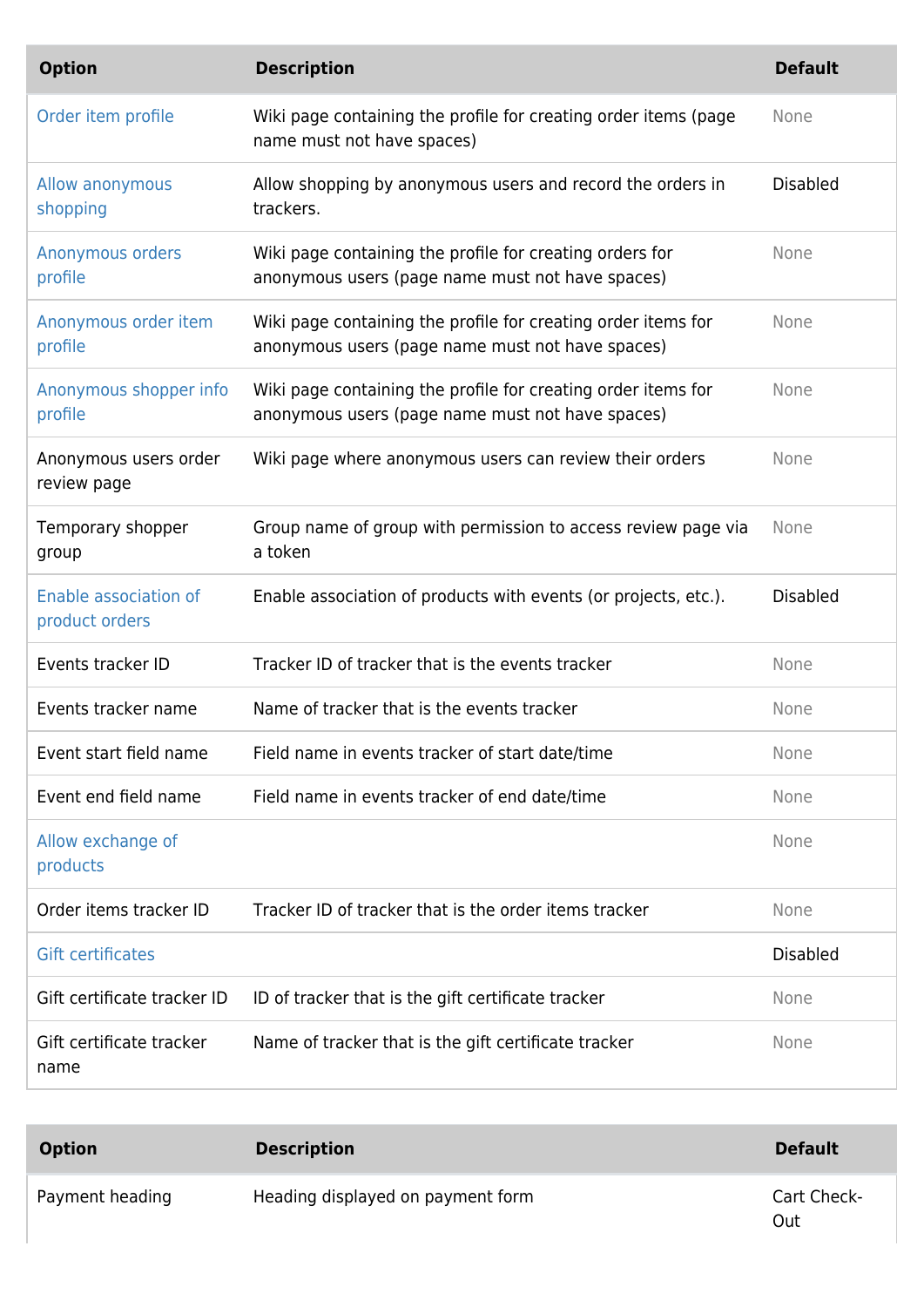| <b>Option</b>                           | <b>Description</b>                                                                                                                                                                                                                                                                                                              | <b>Default</b> |
|-----------------------------------------|---------------------------------------------------------------------------------------------------------------------------------------------------------------------------------------------------------------------------------------------------------------------------------------------------------------------------------|----------------|
| Products tracker name                   | Name of tracker that is the products tracker, needed for<br>advanced cart features; the item ID will be the product code.                                                                                                                                                                                                       | None           |
| Orders tracker name                     | Name of tracker that is the orders tracker                                                                                                                                                                                                                                                                                      | None           |
| Order items tracker<br>name             | Name of tracker that is the order items tracker                                                                                                                                                                                                                                                                                 | None           |
| Product classes tracker<br>name         | Name of tracker that is the product classes tracker                                                                                                                                                                                                                                                                             | None           |
| Products tracker ID                     | ID of the tracker that is the products tracker, which is needed<br>for advanced cart features; the item ID will be the product code.                                                                                                                                                                                            | None           |
| Inventory type field ID                 | In the products tracker, the ID of the field to store the inventory<br>type; the value of the field must be "none" or "internal".                                                                                                                                                                                               | 0              |
| Inventory total field ID                | In the products tracker, the ID of the field to store the total<br>inventory of products                                                                                                                                                                                                                                        | None           |
| Inventory total less hold<br>field ID   | In the products tracker, the ID of the field to store the total<br>inventory of products less the amount on hold because they are<br>currently in carts                                                                                                                                                                         | None           |
| Product name field name                 | In the products tracker, the name of the field for the product<br>name that will be used as the label of the product, for example<br>in a bundle.                                                                                                                                                                               | None           |
| Product price field name                | In the products tracker, the name of the field for the product<br>price                                                                                                                                                                                                                                                         | None           |
| Items in bundle field<br>name           | In the products tracker, the name of the field for a comma-<br>separated list of product IDs of products in the bundle (that is, if<br>the field contains anything, then this product is a bundle). You<br>can also specify the number of the sub-products; for example,<br>23:("colon")2,24 means item 23 (x2) + item 24 (x1). | None           |
| Associated event ID field<br>name       | In the products tracker, the field name for the associated event<br>ID. This is needed for the associated events cart feature, and<br>requires an events tracker to be set up in which the item ID<br>there is the event ID to be associated with.                                                                              | None           |
| Product class ID field<br>name          | In the products tracker, the name of the field for the product<br>class ID, needed for the gift certificates cart feature                                                                                                                                                                                                       | None           |
| Gift certificate template<br>field name | In the products tracker, the name of the field for the gift<br>certificate template, needed for the gift certificates cart feature                                                                                                                                                                                              | None           |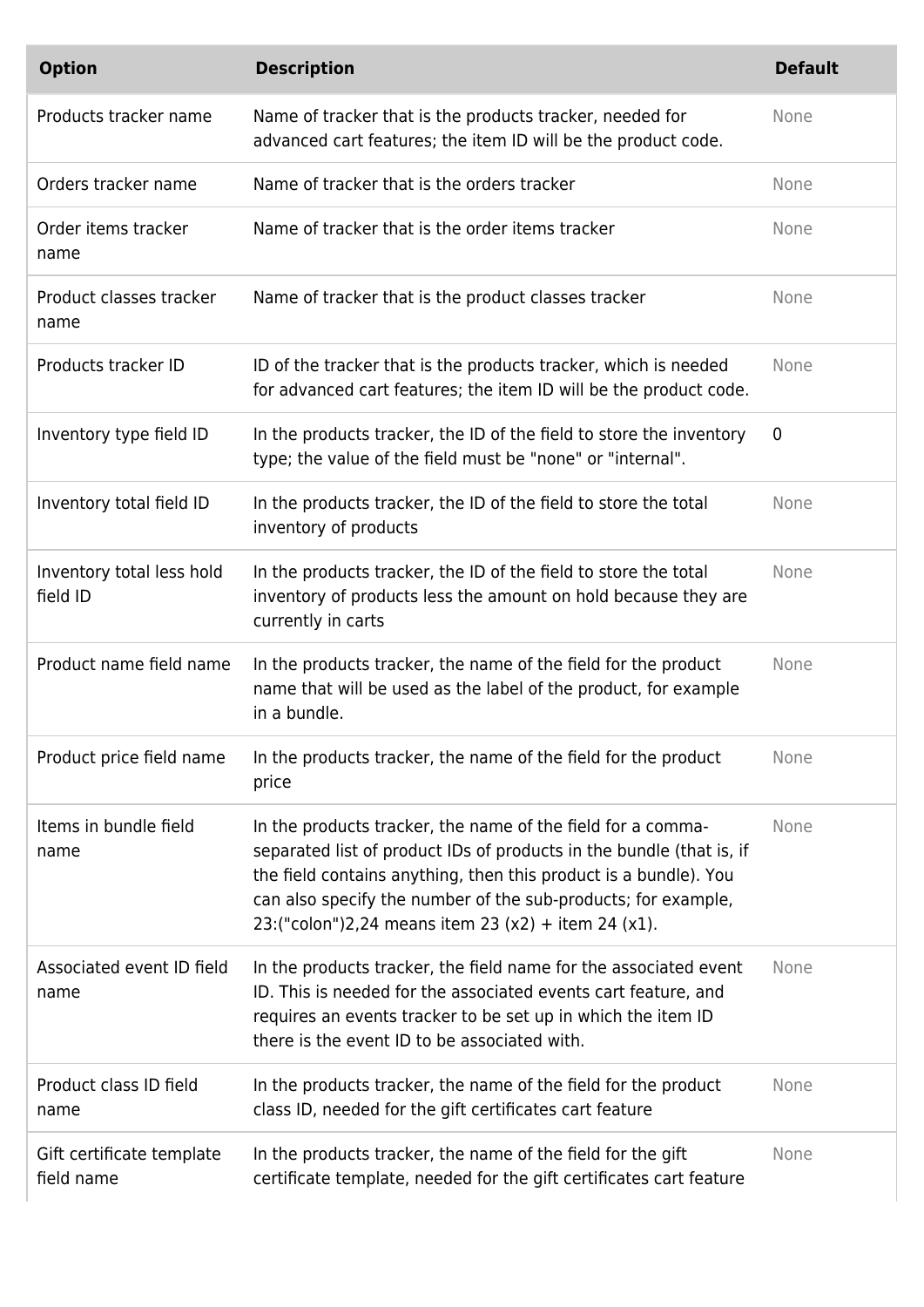| <b>Option</b>                           | <b>Description</b>                                                                                                                                                                                                      | <b>Default</b>  |
|-----------------------------------------|-------------------------------------------------------------------------------------------------------------------------------------------------------------------------------------------------------------------------|-----------------|
| Manage product<br>inventory             | Activate product inventory feature. This requires a products<br>tracker to be set up properly, and the item ID must be the<br>product code.                                                                             | <b>Disabled</b> |
| Inventory hold timeout                  | Minutes to hold inventory before making it available again when<br>there is no user cart action                                                                                                                         | 15 minutes      |
| Bundled products feature<br>for cart    | Activate the bundled products feature. This requires a products<br>tracker to be set up properly, and the item ID must be the<br>product code.                                                                          | <b>Disabled</b> |
| Record cart orders in<br>trackers       | This feature is available for registered users and requires two<br>trackers to be created and configured, an orders tracker and an<br>orders item tracker. Profiles also need to be configured, to do<br>the recording. | None            |
| Orders profile                          | Wiki page containing the profile for creating orders (page name<br>must not have spaces)                                                                                                                                | None            |
| Order item profile                      | Wiki page containing the profile for creating order items (page<br>name must not have spaces)                                                                                                                           | None            |
| Allow anonymous<br>shopping             | Allow shopping by anonymous users and record the orders in<br>trackers.                                                                                                                                                 | <b>Disabled</b> |
| Anonymous orders<br>profile             | Wiki page containing the profile for creating orders for<br>anonymous users (page name must not have spaces)                                                                                                            | None            |
| Anonymous order item<br>profile         | Wiki page containing the profile for creating order items for<br>anonymous users (page name must not have spaces)                                                                                                       | None            |
| Anonymous shopper info<br>profile       | Wiki page containing the profile for creating order items for<br>anonymous users (page name must not have spaces)                                                                                                       | None            |
| Anonymous users order<br>review page    | Wiki page where anonymous users can review their orders                                                                                                                                                                 | None            |
| Temporary shopper<br>group              | Group name of group with permission to access review page via<br>a token                                                                                                                                                | None            |
| Enable association of<br>product orders | Enable association of products with events (or projects, etc.).                                                                                                                                                         | <b>Disabled</b> |
| Events tracker ID                       | Tracker ID of tracker that is the events tracker                                                                                                                                                                        | None            |
| Events tracker name                     | Name of tracker that is the events tracker                                                                                                                                                                              | None            |
| Event start field name                  | Field name in events tracker of start date/time                                                                                                                                                                         | None            |
| Event end field name                    | Field name in events tracker of end date/time                                                                                                                                                                           | None            |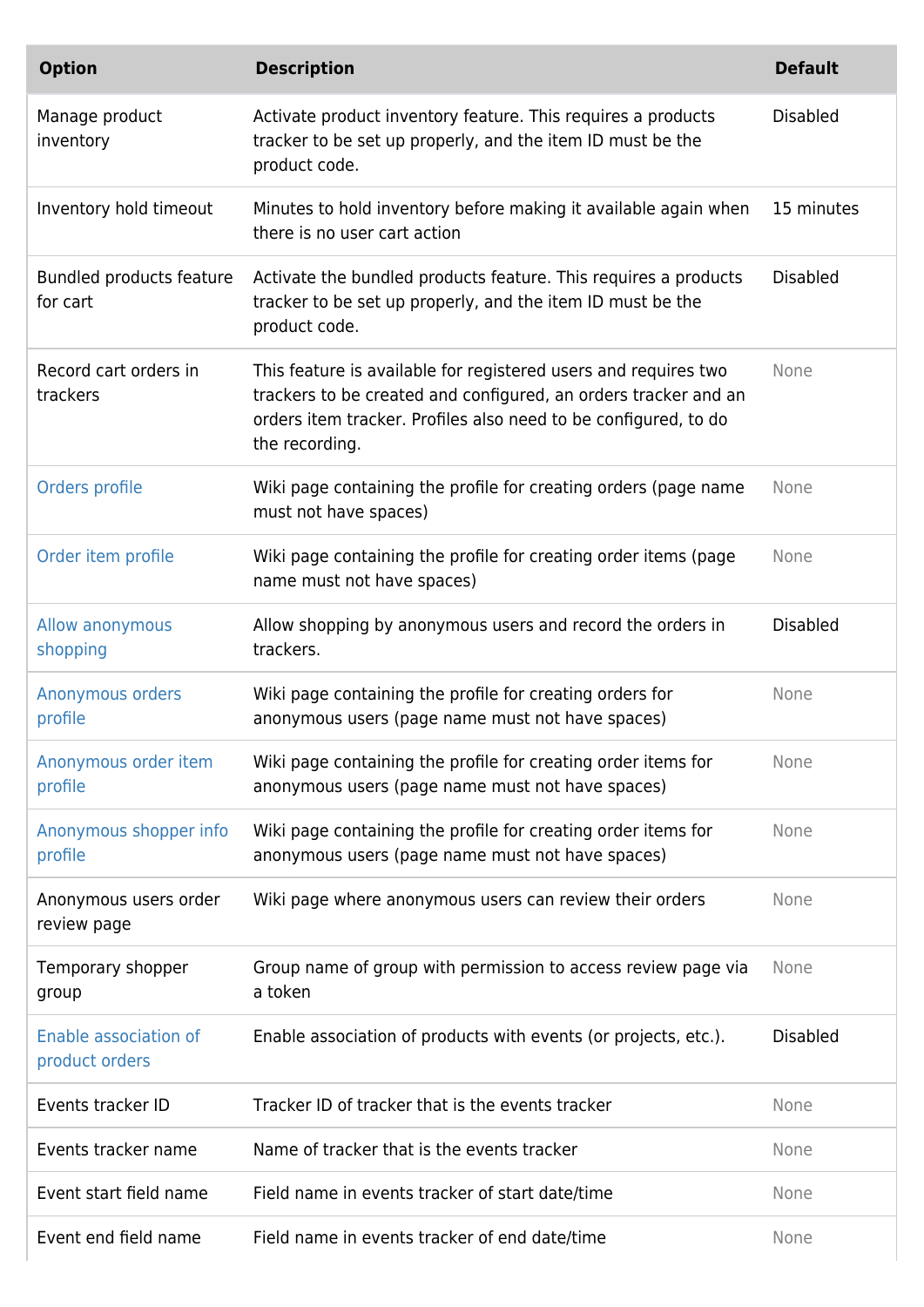| <b>Option</b>                    | <b>Description</b>                                    | <b>Default</b>  |
|----------------------------------|-------------------------------------------------------|-----------------|
| Allow exchange of<br>products    |                                                       | <b>None</b>     |
| Order items tracker ID           | Tracker ID of tracker that is the order items tracker | None            |
| <b>Gift certificates</b>         |                                                       | <b>Disabled</b> |
| Gift certificate tracker ID      | ID of tracker that is the gift certificate tracker    | None            |
| Gift certificate tracker<br>name | Name of tracker that is the gift certificate tracker  | None            |

| <b>Option</b>                         | <b>Description</b>                                                                                                                                     | <b>Default</b>     |
|---------------------------------------|--------------------------------------------------------------------------------------------------------------------------------------------------------|--------------------|
| Payment heading                       | Heading displayed on payment form                                                                                                                      | Cart Check-<br>Out |
| Products tracker name                 | Name of tracker that is the products tracker, needed for<br>advanced cart features, the itemid will be the product code                                | None               |
| Orders tracker name                   | Name of tracker that is the orders tracker                                                                                                             | None               |
| Order items tracker<br>name           | Name of tracker that is the order items tracker                                                                                                        | None               |
| Product classes tracker<br>name       | Name of tracker that is the product classes tracker                                                                                                    | None               |
| Products tracker ID                   | ID of the tracker that is the products tracker, which is needed<br>for advanced cart features; the item ID will be the product code                    | None               |
| Inventory type field ID               | In the products tracker, the ID of the field to store the inventory<br>type; the value of the field must be "none" or "internal"                       | $\mathbf 0$        |
| Inventory total field ID              | In the products tracker, the ID of the field to store the total<br>inventory of product                                                                | None               |
| Inventory total less hold<br>field ID | In the products tracker, the ID of the field to store the total<br>inventory of product less the amount on hold because they are<br>currently in carts | None               |
| Product name field name               | In the products tracker, the name of the field for the product<br>name that will be used as the label of the product, for example<br>in a bundle.      | None               |
| Product price field name              | In the products tracker, the name of the field for the product<br>price.                                                                               | None               |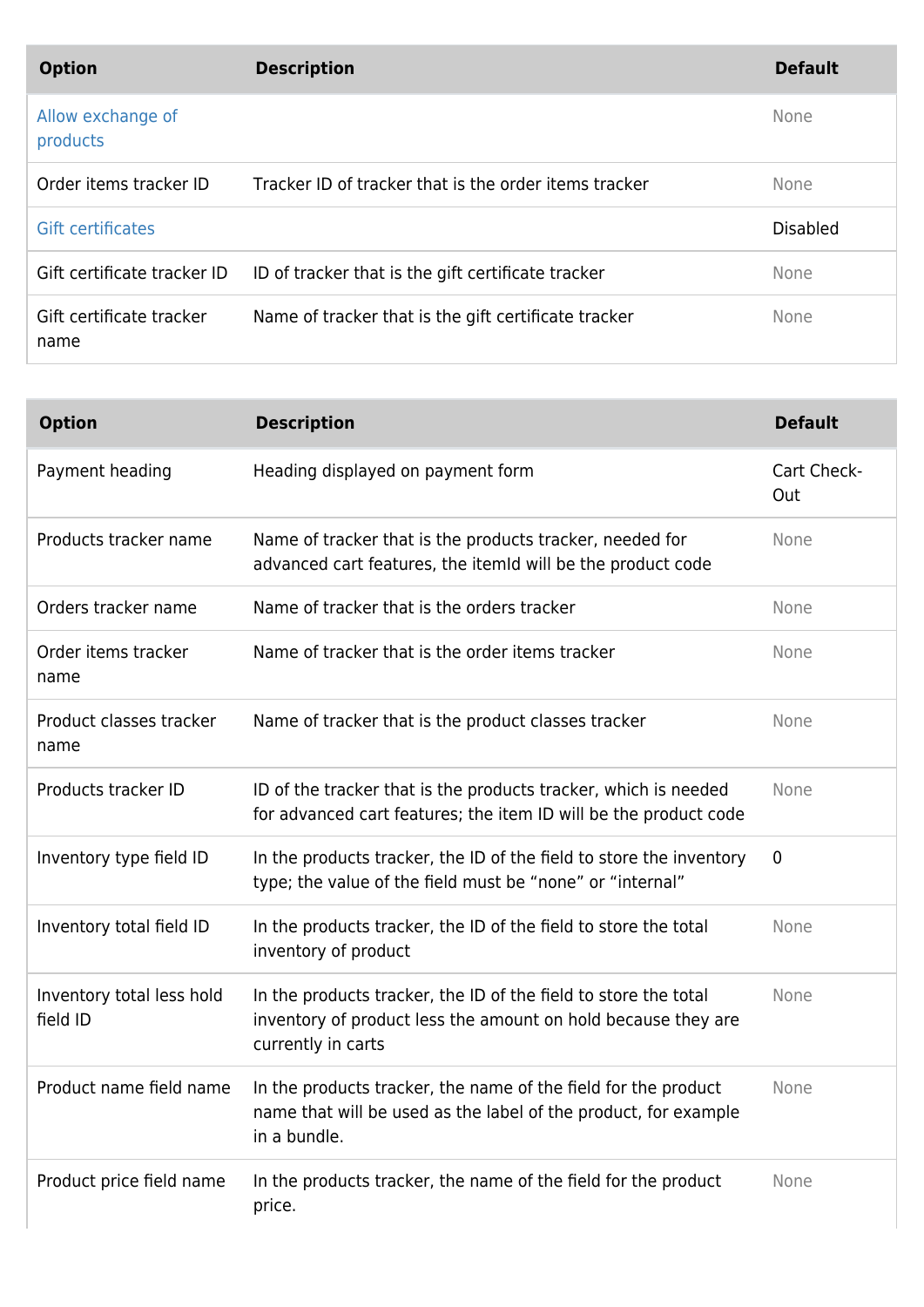| <b>Option</b>                               | <b>Description</b>                                                                                                                                                                                                                                                                                                             | <b>Default</b>  |
|---------------------------------------------|--------------------------------------------------------------------------------------------------------------------------------------------------------------------------------------------------------------------------------------------------------------------------------------------------------------------------------|-----------------|
| Items in bundle field<br>name               | In the products tracker, the name of the field for a comma-<br>separated list of product IDs of products in the bundle (that is, if<br>the field contains anything, then this product is a bundle). You<br>can also specify the number of the sub-products; for example,<br>23:("colon")2,24 means item 23 (x2) + item 24 (x1) | None            |
| Associated event ID field<br>name           | In the products tracker, the field name for the associated event<br>ID. This is needed for the associated events cart feature, and<br>requires an events tracker to be set up in which the item ID<br>there is the event ID to associate with                                                                                  | None            |
| Product class ID field<br>name              | In the products tracker, the name of the field for the product<br>class ID, needed for the gift certificates cart feature.                                                                                                                                                                                                     | None            |
| Gift certificate template<br>field name     | In the products tracker, the name of the field for the gift<br>certificate template, needed for the gift certificates cart feature.                                                                                                                                                                                            | None            |
| Manage product<br>inventory                 | Activate product inventory feature. This requires a products<br>tracker to be set up properly, and the item ID must be the<br>product code                                                                                                                                                                                     | <b>Disabled</b> |
| Inventory hold timeout                      | Minutes to hold inventory before making it available again when<br>there is no user cart action                                                                                                                                                                                                                                | 15 minutes      |
| <b>Bundled products feature</b><br>for cart | Activate bundled products feature. This requires a products<br>tracker to be set up properly, and the item ID must be the<br>product code                                                                                                                                                                                      | <b>Disabled</b> |
| Record cart orders in<br>trackers           | This feature applies to registered users and requires two<br>trackers to be created and configured, an orders tracker and an<br>orders item tracker. Profiles also need to be configured, to do<br>the recording.                                                                                                              | None            |
| Orders profile                              | Wiki page containing the profile for creating orders (page name<br>must not have spaces)                                                                                                                                                                                                                                       | None            |
| Order item profile                          | Wiki page containing the profile for creating orders items (page<br>name must not have spaces)                                                                                                                                                                                                                                 | None            |
| Allow anonymous<br>shopping                 | Allows shopping by anonymous users and record the orders in<br>trackers                                                                                                                                                                                                                                                        | <b>Disabled</b> |
| Anonymous orders<br>profile                 | Wiki page containing the profile for creating orders for<br>anonymous users (page name must not have spaces)                                                                                                                                                                                                                   | None            |
| Anonymous order item<br>profile             | Wiki page containing the profile for creating order items for<br>anonymous users (page name must not have spaces)                                                                                                                                                                                                              | None            |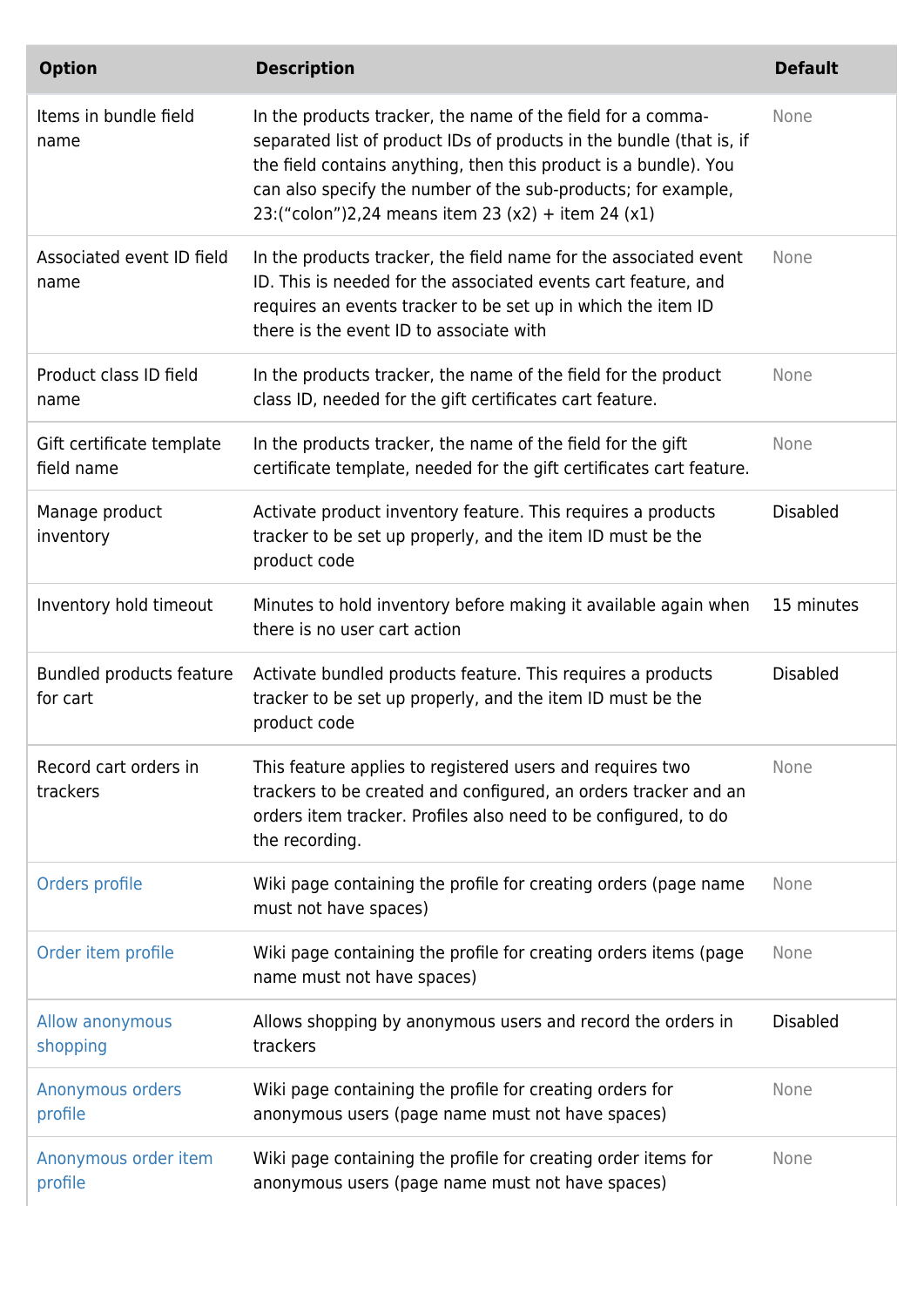| <b>Option</b>                          | <b>Description</b>                                                                                                | <b>Default</b>  |
|----------------------------------------|-------------------------------------------------------------------------------------------------------------------|-----------------|
| Anonymous shopper info<br>profile      | Wiki page containing the profile for creating order items for<br>anonymous users (page name must not have spaces) | None            |
| Anonymous users order<br>review page   | Wiki page where anonymous users can review their orders                                                           | <b>None</b>     |
| Temporary shopper<br>group             | Group name of group with permission to access review page via<br>a token                                          | None            |
| Allow association of<br>product orders | Allow association of products with events (or projects, etc.)                                                     | <b>Disabled</b> |
| Events tracker ID                      | Tracker ID of tracker that is the events tracker                                                                  | None            |
| Events tracker name                    | Name of tracker that is the events tracker                                                                        | None            |
| Event start field name                 | Field Name in events tracker of start date/time                                                                   | None            |
| Event end field name                   | Field Name in events tracker of end date/time                                                                     | None            |
| Allow exchange of<br>products          |                                                                                                                   | None            |
| Order items tracker ID                 | Tracker ID of tracker that is the order items tracker                                                             | None            |
| <b>Gift certificates</b>               |                                                                                                                   | <b>Disabled</b> |
| Gift certificate tracker ID            | ID of the tracker that is the gift certificate tracker                                                            | None            |
| Gift certificate tracker<br>name       | Name of tracker that is the gift certificate tracker                                                              | None            |

| <b>Option</b>                   | <b>Description</b>                                                                                                      | <b>Default</b>     |
|---------------------------------|-------------------------------------------------------------------------------------------------------------------------|--------------------|
| Payment Heading                 | Heading displayed on payment form                                                                                       | Cart Check-<br>Out |
| <b>Products Tracker Name</b>    | Name of tracker that is the Products tracker, needed for<br>advanced cart features, the itemid will be the product code | <b>None</b>        |
| Orders Tracker Name             | Name of tracker that is the Orders tracker                                                                              | <b>None</b>        |
| Order Items Tracker Name        | Name of tracker that is the Order Items tracker                                                                         | <b>None</b>        |
| Product Classes Tracker<br>Name | Name of tracker that is the Product Classes tracker                                                                     | None.              |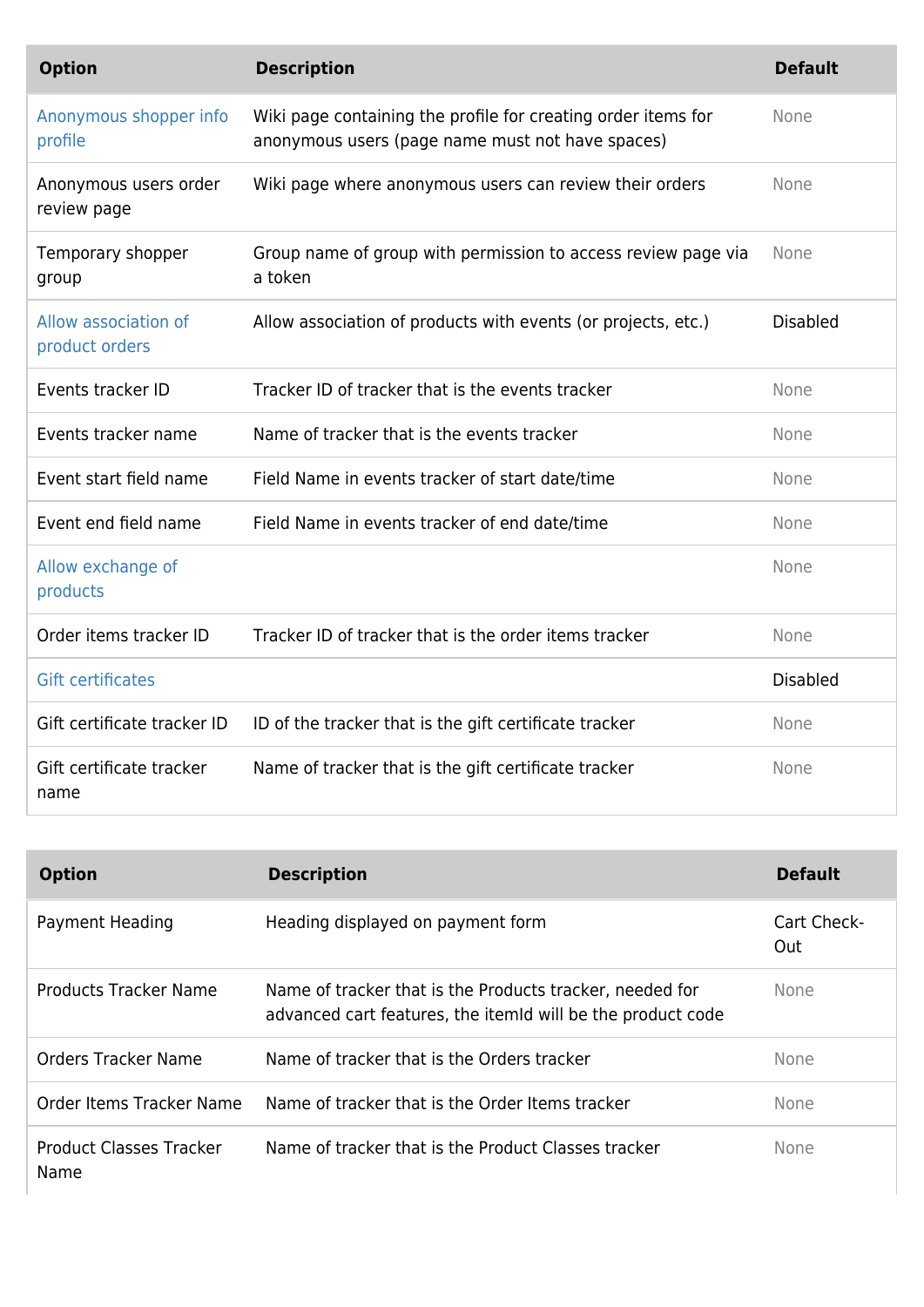| <b>Option</b>                                  | <b>Description</b>                                                                                                                                                                                                                                                                                                                | <b>Default</b>  |
|------------------------------------------------|-----------------------------------------------------------------------------------------------------------------------------------------------------------------------------------------------------------------------------------------------------------------------------------------------------------------------------------|-----------------|
| <b>Products Tracker ID</b>                     | ID of the tracker that is the products tracker, which is needed<br>for advanced cart features; the item ID will be the product<br>code                                                                                                                                                                                            | None            |
| Inventory Type Field ID                        | In the products tracker, the ID of the field to store the<br>inventory type; the value of the field must be "none" or<br>"internal"                                                                                                                                                                                               | 0               |
| Inventory Total Field ID                       | In the products tracker, the ID of the field to store the total<br>inventory of product                                                                                                                                                                                                                                           | None            |
| <b>Inventory Total Less Hold</b><br>Field ID   | In the products tracker, the ID of the field to store the total<br>inventory of product less the amount on hold because they are<br>currently in carts                                                                                                                                                                            | None            |
| Product Name Field Name                        | In the products tracker, the name of the field for the product<br>name that will be used as the label of the product, for example<br>in a bundle.                                                                                                                                                                                 | None            |
| <b>Product Price Field Name</b>                | In the products tracker, the name of the field for the product<br>price.                                                                                                                                                                                                                                                          | None            |
| Items in Bundle Field<br>Name                  | In the products tracker, the name of the field for a comma-<br>separated list of product IDs of products in the bundle (that is,<br>if the field contains anything, then this product is a bundle).<br>You can also specify the number of the sub-products; for<br>example, 23: ("colon") 2, 24 means item 23 (x2) + item 24 (x1) | None            |
| <b>Associated Event ID Field</b><br>Name       | In the products tracker, the field name for the Associated<br>Event ID. This is needed for the Associated Events cart feature,<br>and requires an Events tracker to be set up in which the item<br>ID there is the event ID to associate with                                                                                     | None            |
| <b>Product Class ID Field</b><br>Name          | In the products tracker, the name of the field for the Product<br>Class ID, needed for the Gift Certificates cart feature.                                                                                                                                                                                                        | None            |
| Gift Certificate Template<br><b>Field Name</b> | In the products tracker, the name of the field for the Gift Cert<br>Template, needed for the Gift Certificates cart feature.                                                                                                                                                                                                      | None            |
| Manage product inventory                       | Activate product inventory feature. This requires a products<br>tracker to be set up properly, and the item ID must be the<br>product code                                                                                                                                                                                        | <b>Disabled</b> |
| <b>Inventory Hold Timeout</b><br>(minutes)     | Minutes to hold inventory before making it available again<br>when there is no user cart action                                                                                                                                                                                                                                   | 15              |
| Bundled products feature<br>for cart           | Activate bundled products feature. This requires a products<br>tracker to be set up properly, and the item ID must be the<br>product code                                                                                                                                                                                         | <b>Disabled</b> |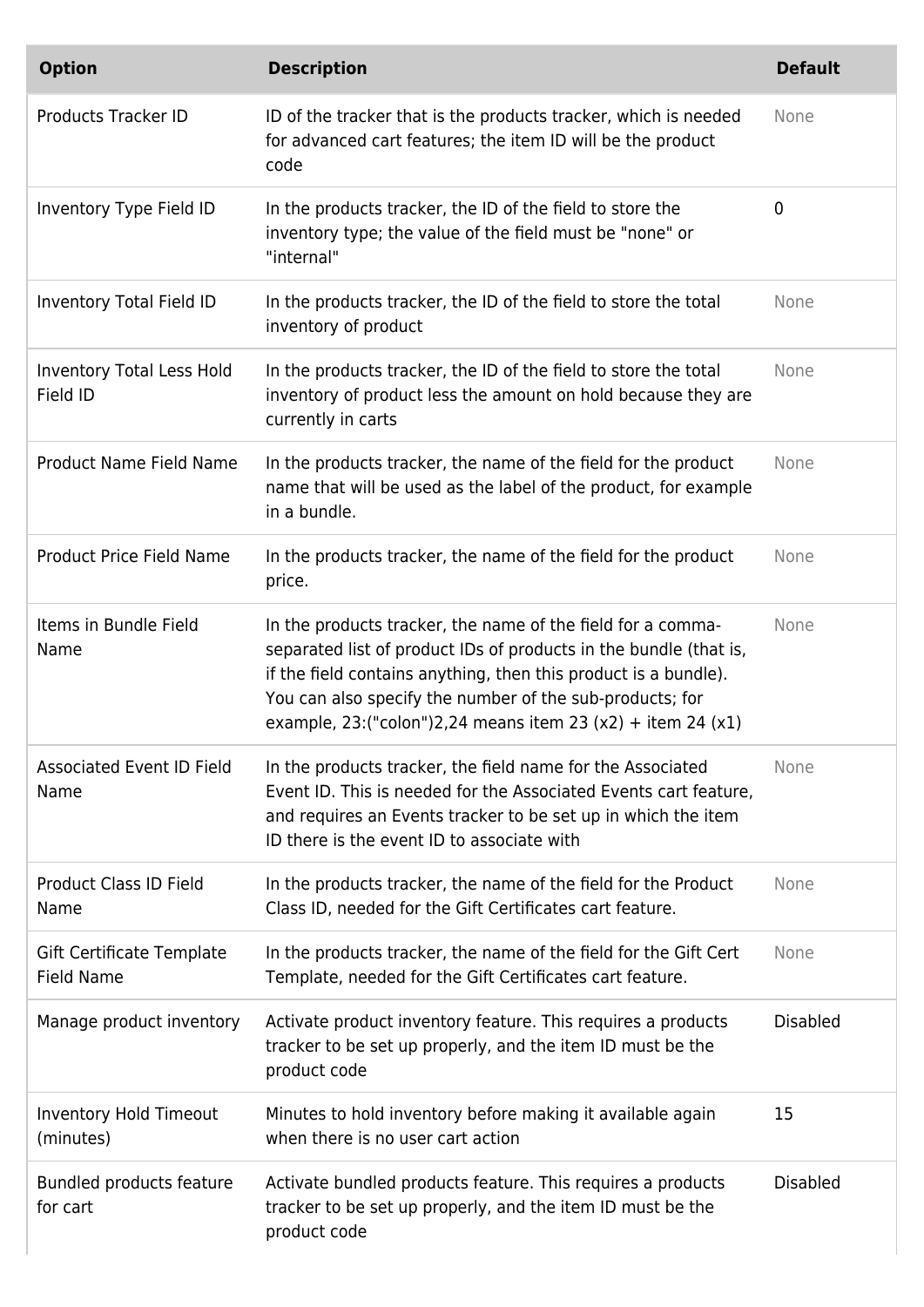| <b>Option</b>                                                             | <b>Description</b>                                                                                                                                                             | <b>Default</b>  |
|---------------------------------------------------------------------------|--------------------------------------------------------------------------------------------------------------------------------------------------------------------------------|-----------------|
| Record cart orders in<br>trackers (registered users)                      | This feature requires two trackers to be created and<br>configured, an Orders tracker and an Orders Item tracker.<br>Profiles also need to be configured, to do the recording. | None            |
| <b>Orders Profile</b>                                                     | Wiki page containing the profile for creating orders (page<br>name must not have spaces)                                                                                       | None            |
| <b>Order Item Profile</b>                                                 | Wiki page containing the profile for creating orders items<br>(page name must not have spaces)                                                                                 | None            |
| Allow anonymous<br>shopping and record the<br>orders in trackers          | Allows shopping by anonymous users                                                                                                                                             | <b>Disabled</b> |
| <b>Anonymous Orders Profile</b>                                           | Wiki page containing the profile for creating orders for<br>anonymous users (page name must not have spaces)                                                                   | None            |
| Anonymous Order Item<br>Profile                                           | Wiki page containing the profile for creating order items for<br>anonymous users (page name must not have spaces)                                                              | None            |
| <b>Anonymous Shopper Info</b><br>Profile                                  | Wiki page containing the profile for creating order items for<br>anonymous users (page name must not have spaces)                                                              | None            |
| Anonymous Users Order<br><b>Review Page</b>                               | Wiki page where anonymous users can review their orders                                                                                                                        | None            |
| <b>Temporary Shopper Group</b><br>to Access Review Page via<br>Token      | Group name of group with perms to access review page via<br>token                                                                                                              | None            |
| Allow association of<br>product orders with events<br>(or projects, etc.) | Allow association of products with events (or projects, etc.)                                                                                                                  | <b>Disabled</b> |
| <b>Events Tracker ID</b>                                                  | Tracker ID of tracker that is the Events tracker                                                                                                                               | None            |
| <b>Events Tracker Name</b>                                                | Name of tracker that is the Events tracker                                                                                                                                     | None            |
| <b>Event Start Field Name</b>                                             | Field Name in Events tracker of start date/time                                                                                                                                | None            |
| Event End Field Name                                                      | Field Name in Events tracker of end date/time                                                                                                                                  | None            |
| Allow exchange of<br>products                                             | Allow exchange of products                                                                                                                                                     | None            |
| Order Items Tracker ID                                                    | Tracker ID of tracker that is the Order Items tracker                                                                                                                          | None            |
| <b>Gift certificates</b>                                                  | <b>Gift Certificates</b>                                                                                                                                                       | <b>Disabled</b> |
| Gift Certificate Tracker ID                                               | ID of the tracker that is the Gift Certificate tracker                                                                                                                         | None            |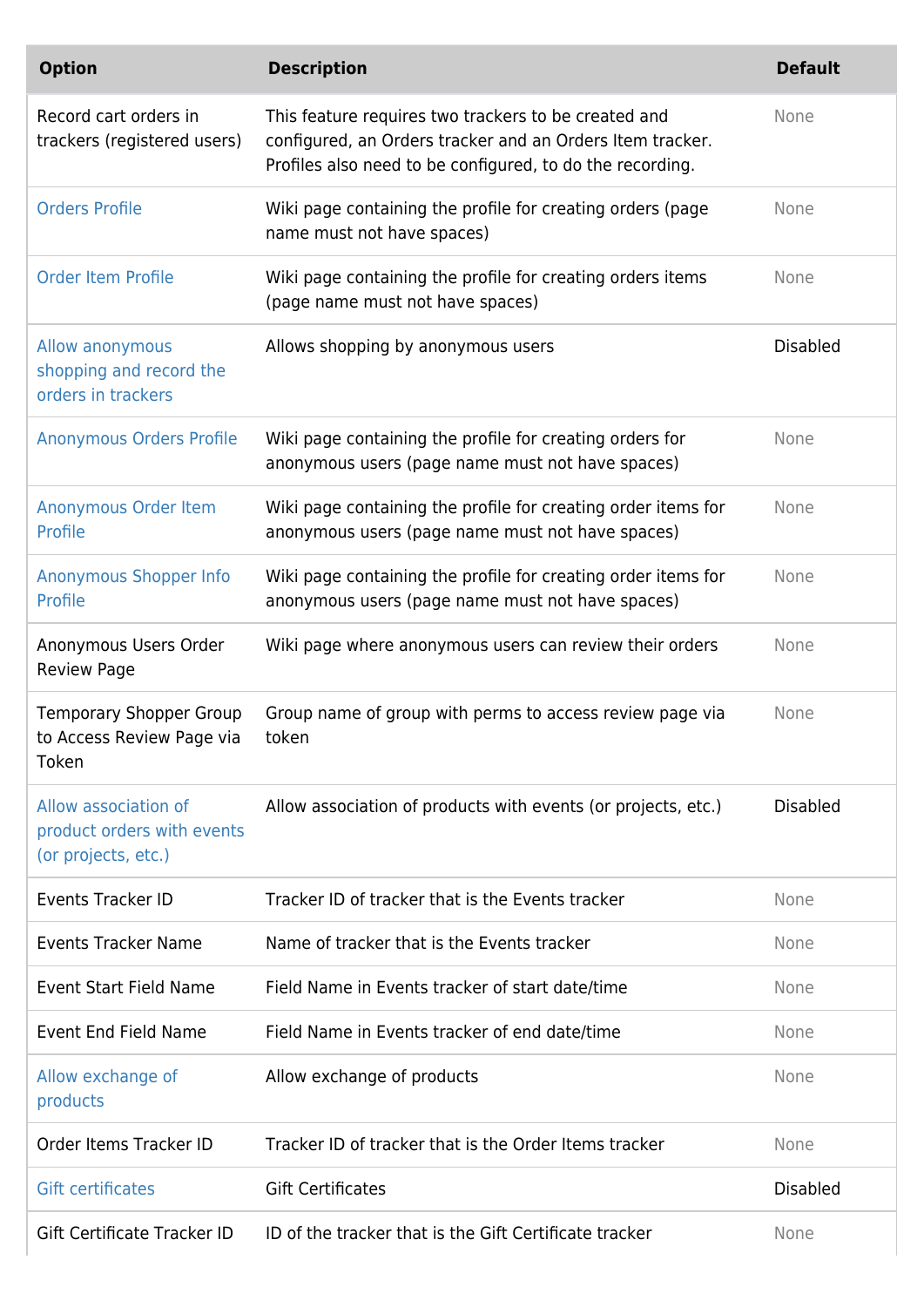| <b>Option</b>                    | <b>Description</b>                                   | <b>Default</b> |
|----------------------------------|------------------------------------------------------|----------------|
| Gift Certificate Tracker<br>Name | Name of tracker that is the Gift Certificate tracker | None           |

| <b>Option</b>                                | <b>Description</b>                                                                                                                                                                                                                                                                                                                | <b>Default</b>     |
|----------------------------------------------|-----------------------------------------------------------------------------------------------------------------------------------------------------------------------------------------------------------------------------------------------------------------------------------------------------------------------------------|--------------------|
| Payment Heading                              | Heading displayed on payment form                                                                                                                                                                                                                                                                                                 | Cart Check-<br>Out |
| <b>Products Tracker Name</b>                 | Name of tracker that is the Products tracker, needed for<br>advanced cart features, the itemid will be the product code                                                                                                                                                                                                           | None               |
| <b>Orders Tracker Name</b>                   | Name of tracker that is the Orders tracker                                                                                                                                                                                                                                                                                        | None               |
| Order Items Tracker Name                     | Name of tracker that is the Order Items tracker                                                                                                                                                                                                                                                                                   | None               |
| <b>Product Classes Tracker</b><br>Name       | Name of tracker that is the Product Classes tracker                                                                                                                                                                                                                                                                               | <b>None</b>        |
| <b>Products Tracker ID</b>                   | ID of the tracker that is the products tracker, which is needed<br>for advanced cart features; the item ID will be the product<br>code                                                                                                                                                                                            | None               |
| Inventory Type Field ID                      | In the products tracker, the ID of the field to store the<br>inventory type; the value of the field must be "none" or<br>"internal"                                                                                                                                                                                               | $\mathbf 0$        |
| Inventory Total Field ID                     | In the products tracker, the ID of the field to store the total<br>inventory of product                                                                                                                                                                                                                                           | None               |
| <b>Inventory Total Less Hold</b><br>Field ID | In the products tracker, the ID of the field to store the total<br>inventory of product less the amount on hold because they are<br>currently in carts                                                                                                                                                                            | None               |
| <b>Product Name Field Name</b>               | In the products tracker, the name of the field for the product<br>name that will be used as the label of the product, for example<br>in a bundle.                                                                                                                                                                                 | None               |
| <b>Product Price Field Name</b>              | In the products tracker, the name of the field for the product<br>price.                                                                                                                                                                                                                                                          | None               |
| Items in Bundle Field<br>Name                | In the products tracker, the name of the field for a comma-<br>separated list of product IDs of products in the bundle (that is,<br>if the field contains anything, then this product is a bundle).<br>You can also specify the number of the sub-products; for<br>example, 23: ("colon") 2, 24 means item 23 (x2) + item 24 (x1) | None               |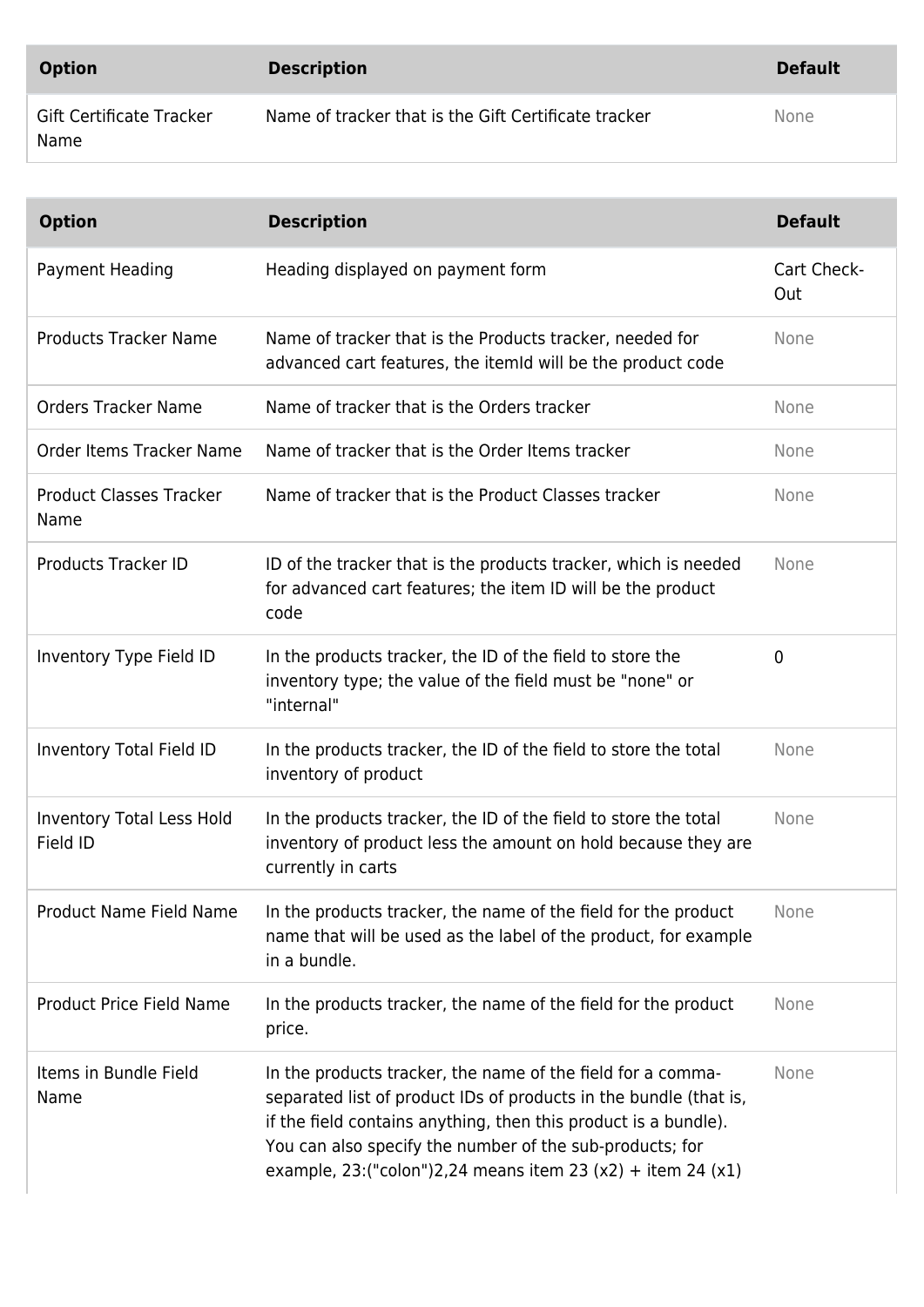| <b>Option</b>                                                    | <b>Description</b>                                                                                                                                                                                                                            | <b>Default</b>  |
|------------------------------------------------------------------|-----------------------------------------------------------------------------------------------------------------------------------------------------------------------------------------------------------------------------------------------|-----------------|
| <b>Associated Event ID Field</b><br>Name                         | In the products tracker, the field name for the Associated<br>Event ID. This is needed for the Associated Events cart feature,<br>and requires an Events tracker to be set up in which the item<br>ID there is the event ID to associate with | None            |
| <b>Product Class ID Field</b><br>Name                            | In the products tracker, the name of the field for the Product<br>Class ID, needed for the Gift Certificates cart feature.                                                                                                                    | None            |
| Gift Certificate Template<br><b>Field Name</b>                   | In the products tracker, the name of the field for the Gift Cert<br>Template, needed for the Gift Certificates cart feature.                                                                                                                  | None            |
| Manage product inventory                                         | Activate product inventory feature. This requires a products<br>tracker to be set up properly, and the item ID must be the<br>product code                                                                                                    | <b>Disabled</b> |
| Inventory Hold Timeout<br>(minutes)                              | Minutes to hold inventory before making it available again<br>when there is no user cart action                                                                                                                                               | 15              |
| Bundled products feature<br>for cart                             | Activate bundled products feature. This requires a products<br>tracker to be set up properly, and the item ID must be the<br>product code                                                                                                     | <b>Disabled</b> |
| Record cart orders in<br>trackers (registered users)             | This feature requires two trackers to be created and<br>configured, an Orders tracker and an Orders Item tracker.<br>Profiles also need to be configured, to do the recording.                                                                | None            |
| <b>Orders Profile</b>                                            | Wiki page containing the profile for creating orders (page<br>name must not have spaces)                                                                                                                                                      | None            |
| <b>Order Item Profile</b>                                        | Wiki page containing the profile for creating orders items<br>(page name must not have spaces)                                                                                                                                                | None            |
| Allow anonymous<br>shopping and record the<br>orders in trackers | Allows shopping by anonymous users                                                                                                                                                                                                            | <b>Disabled</b> |
| <b>Anonymous Orders Profile</b>                                  | Wiki page containing the profile for creating orders for<br>anonymous users (page name must not have spaces)                                                                                                                                  | None            |
| Anonymous Order Item<br>Profile                                  | Wiki page containing the profile for creating order items for<br>anonymous users (page name must not have spaces)                                                                                                                             | None            |
| Anonymous Shopper Info<br>Profile                                | Wiki page containing the profile for creating order items for<br>anonymous users (page name must not have spaces)                                                                                                                             | None            |
| Anonymous Users Order<br><b>Review Page</b>                      | Wiki page where anonymous users can review their orders                                                                                                                                                                                       | None            |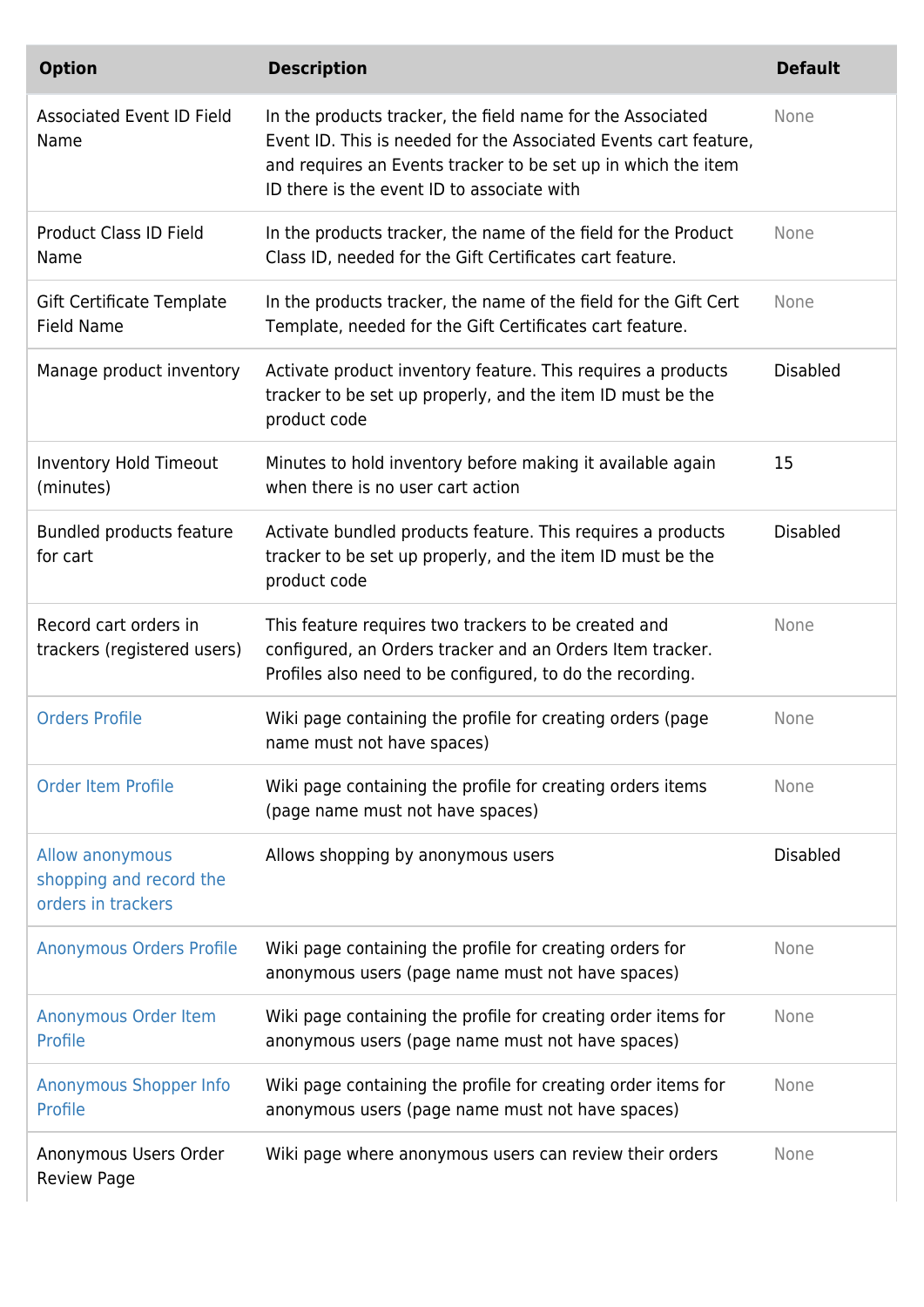| <b>Option</b>                                                             | <b>Description</b>                                                | <b>Default</b>  |
|---------------------------------------------------------------------------|-------------------------------------------------------------------|-----------------|
| <b>Temporary Shopper Group</b><br>to Access Review Page via<br>Token      | Group name of group with perms to access review page via<br>token | None            |
| Allow association of<br>product orders with events<br>(or projects, etc.) | Allow association of products with events (or projects, etc.)     | <b>Disabled</b> |
| <b>Events Tracker ID</b>                                                  | Tracker ID of tracker that is the Events tracker                  | None            |
| <b>Events Tracker Name</b>                                                | Name of tracker that is the Events tracker                        | None            |
| <b>Event Start Field Name</b>                                             | Field Name in Events tracker of start date/time                   | None            |
| <b>Event End Field Name</b>                                               | Field Name in Events tracker of end date/time                     | None            |
| Allow exchange of<br>products                                             | Allow exchange of products                                        | None            |
| Order Items Tracker ID                                                    | Tracker ID of tracker that is the Order Items tracker             | None            |
| <b>Gift certificates</b>                                                  | <b>Gift Certificates</b>                                          | <b>Disabled</b> |
| Gift Certificate Tracker ID                                               | ID of the tracker that is the Gift Certificate tracker            | None            |
| <b>Gift Certificate Tracker</b><br>Name                                   | Name of tracker that is the Gift Certificate tracker              | None            |

| <b>Option</b>                          | <b>Description</b>                                                                                                            | <b>Default</b>     |
|----------------------------------------|-------------------------------------------------------------------------------------------------------------------------------|--------------------|
| Payment Heading                        | Heading displayed on payment form                                                                                             | Cart Check-<br>Out |
| Products Tracker Name                  | Name of tracker that is the Products tracker, needed for<br>advanced cart features, the itemId will be the product code       | <b>None</b>        |
| <b>Orders Tracker Name</b>             | Name of tracker that is the Orders tracker                                                                                    | None               |
| Order Items Tracker Name               | Name of tracker that is the Order Items tracker                                                                               | None               |
| <b>Product Classes Tracker</b><br>Name | Name of tracker that is the Product Classes tracker                                                                           | <b>None</b>        |
| Products Tracker ID                    | Tracker ID of tracker that is the Products tracker, needed for<br>advanced cart features, the itemId will be the product code | <b>None</b>        |
| Inventory Type Field ID                | Field ID in Products tracker to store the inventory type, the<br>value of the field must be "none" or "internal"              | $\overline{0}$     |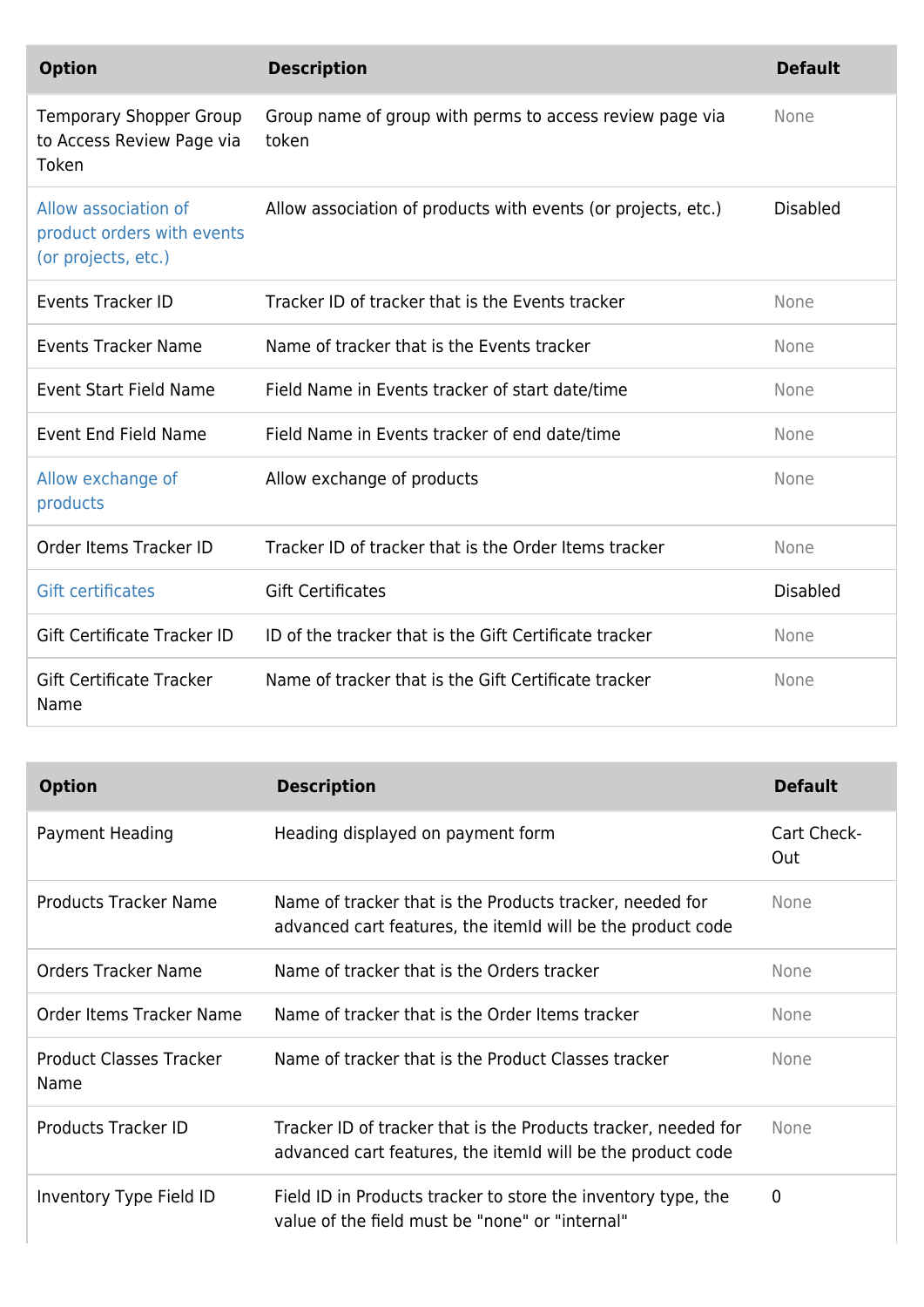| <b>Option</b>                                        | <b>Description</b>                                                                                                                                                                                                                                                                                  | <b>Default</b>  |
|------------------------------------------------------|-----------------------------------------------------------------------------------------------------------------------------------------------------------------------------------------------------------------------------------------------------------------------------------------------------|-----------------|
| Inventory Total Field ID                             | Field ID in Products tracker to store the total inventory of<br>product                                                                                                                                                                                                                             | None            |
| Inventory Total Less Hold<br>Field ID                | Field ID in Products tracker to store the total inventory of<br>product less the amount on hold because they are currently<br>in carts                                                                                                                                                              | None            |
| <b>Product Name Field Name</b>                       | Field Name in Products tracker of the product name that will<br>be used as the label of the product, e.g. in a bundle.                                                                                                                                                                              | None            |
| <b>Product Price Field Name</b>                      | Field Name in Products tracker of the product price.                                                                                                                                                                                                                                                | None            |
| Items in Bundle Field Name                           | Field Name in Products tracker of a comma separated list of<br>product IDs of products in the bundle (i.e. if the field contains<br>anything, then this product is a bundle), you can also specify<br>the number of the sub-products, e.g. 23: ("colon") 2, 24 means<br>item 23 (x2) + item 24 (x1) | None            |
| <b>Associated Event ID Field</b><br>Name             | Field Name in Products tracker of the Associated Event ID,<br>needed for the Associated Events cart feature, requires an<br>Events tracker to be setup where the item ID there is the<br>event ID to associate to                                                                                   | None            |
| <b>Product Class ID Field Name</b>                   | Field Name in Products tracker of the Product Class ID,<br>needed for the Gift Certificates cart feature.                                                                                                                                                                                           | None            |
| Gift Certificate Template<br>Field Name              | Field Name in Products tracker of the Gift Cert Template,<br>needed for the Gift Certificates cart feature.                                                                                                                                                                                         | None            |
| Manage product inventory                             | Activate product inventory feature, needs Products tracker to<br>be set up properly, the itemid must be the product code                                                                                                                                                                            | <b>Disabled</b> |
| <b>Inventory Hold Timeout</b><br>(minutes)           | Minutes to hold inventory before making it available again<br>when there is no user cart action                                                                                                                                                                                                     | 15              |
| Bundled products feature<br>for cart                 | Activate bundled products feature, needs Products tracker to<br>be set up properly, the itemid must be the product code                                                                                                                                                                             | <b>Disabled</b> |
| Record cart orders in<br>trackers (registered users) | This feature requires 2 trackers, and Orders tracker and an<br>Orders Item tracker to be configured. It also needs profiles to<br>be configured to do the recording.                                                                                                                                | None            |
| <b>Orders Profile</b>                                | Wiki page where the profile for creating orders is (page name<br>must be without spaces)                                                                                                                                                                                                            | None            |
| <b>Order Item Profile</b>                            | Wiki page where the profile for creating orders items is (page<br>name must be without spaces)                                                                                                                                                                                                      | None            |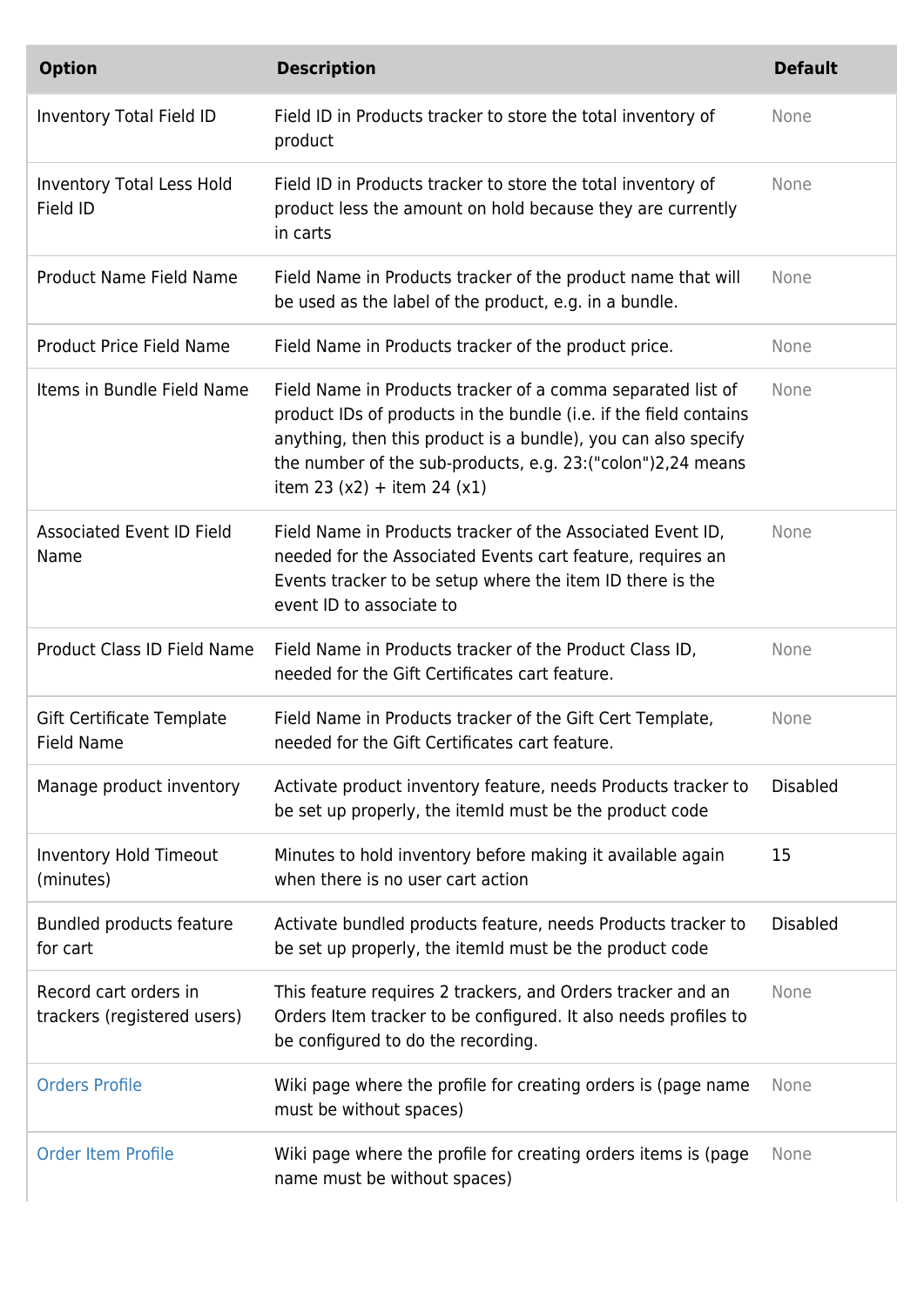| <b>Option</b>                                                         | <b>Description</b>                                                                                                 | <b>Default</b>  |
|-----------------------------------------------------------------------|--------------------------------------------------------------------------------------------------------------------|-----------------|
| Allow anonymous shopping<br>and record their orders in<br>trackers    | Allows shopping as anonymous user                                                                                  | <b>Disabled</b> |
| <b>Anonymous Orders Profile</b>                                       | Wiki page where the profile for creating orders for<br>Anonymous users is (page name must be without spaces)       | None            |
| Anonymous Order Item<br>Profile                                       | Wiki page where the profile for creating orders items for<br>Anonymous users is (page name must be without spaces) | None            |
| Anonymous Shopper Info<br>Profile                                     | Wiki page where the profile for creating orders items for<br>Anonymous users is (page name must be without spaces) | None            |
| Anonymous Users Order<br><b>Review Page</b>                           | Wiki page where Anonymous users can review their orders)                                                           | None            |
| <b>Temporary Shopper Group</b><br>to Access Review Page via<br>Token  | Group name of group with perms to access review page via<br>token                                                  | None            |
|                                                                       |                                                                                                                    |                 |
| Allow association of product<br>orders to events (or<br>projects etc) | Allow association of products to events (or projects etc)                                                          | <b>Disabled</b> |
| <b>Events Tracker ID</b>                                              | Tracker ID of tracker that is the Events tracker                                                                   | None            |
| <b>Events Tracker Name</b>                                            | Name of tracker that is the Events tracker                                                                         | None            |
| <b>Event Start Field Name</b>                                         | Field Name in Events tracker of start date/time                                                                    | None            |
| <b>Event End Field Name</b>                                           | Field Name in Events tracker of end date/time                                                                      | None            |
| Allow exchange of products                                            | Allow exchange of products                                                                                         | None            |
| Order Items Tracker ID                                                | Tracker ID of tracker that is the Order Items tracker                                                              | None            |
| <b>Gift certificates</b>                                              | <b>Gift Certificates</b>                                                                                           | <b>Disabled</b> |
| Gift Certificate Tracker ID                                           | Tracker ID of tracker that is the Gift Certificate tracker                                                         | None            |

| <b>Option</b>   | <b>Description</b>                | <b>Default</b>     |
|-----------------|-----------------------------------|--------------------|
| Payment Heading | Heading displayed on payment form | Cart Check-<br>Out |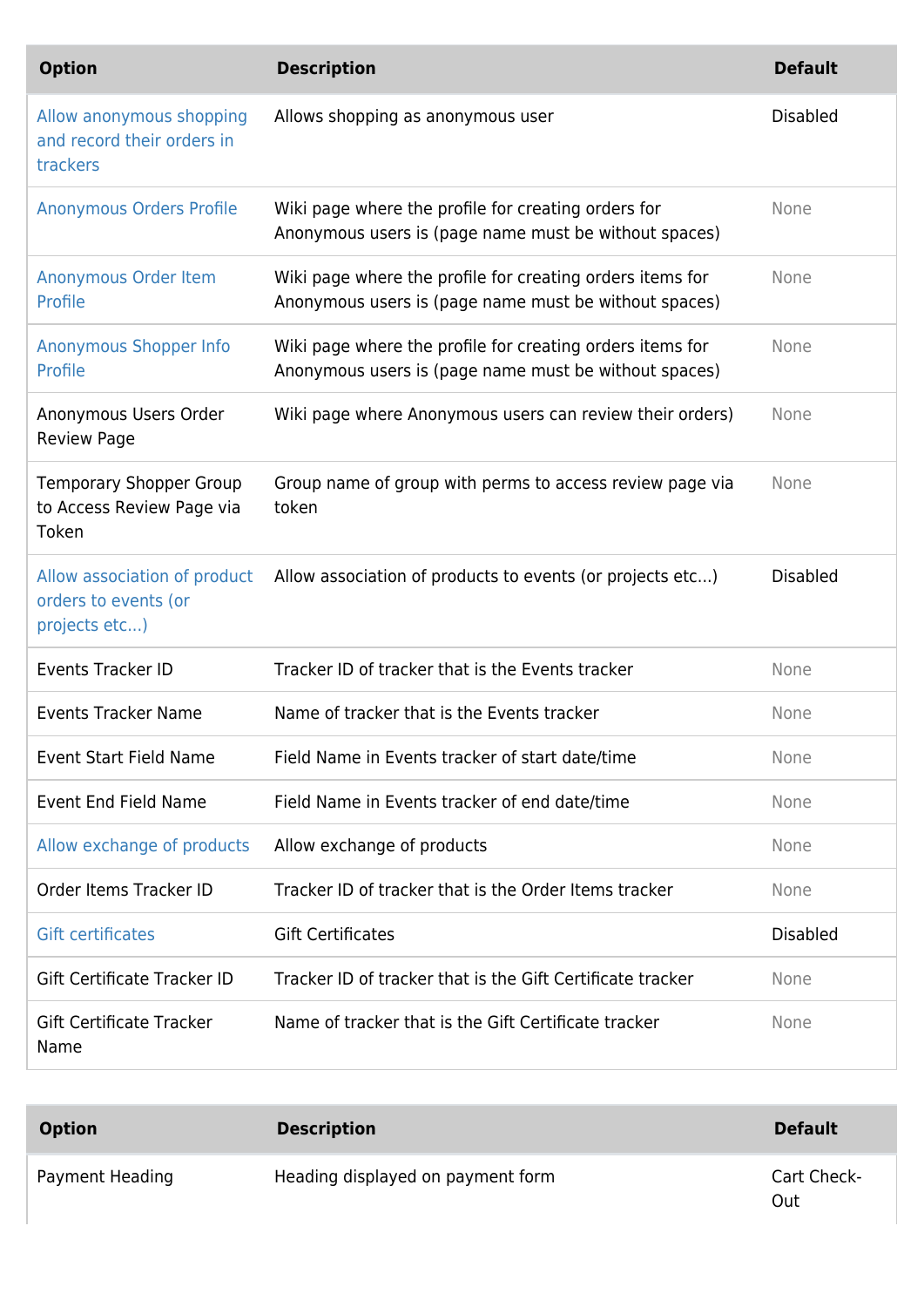| <b>Option</b>                                  | <b>Description</b>                                                                                                                                                                                                                                                                                  | <b>Default</b>  |
|------------------------------------------------|-----------------------------------------------------------------------------------------------------------------------------------------------------------------------------------------------------------------------------------------------------------------------------------------------------|-----------------|
| <b>Products Tracker Name</b>                   | Name of tracker that is the Products tracker, needed for<br>advanced cart features, the itemId will be the product code                                                                                                                                                                             | None            |
| <b>Orders Tracker Name</b>                     | Name of tracker that is the Orders tracker                                                                                                                                                                                                                                                          | None            |
| Order Items Tracker Name                       | Name of tracker that is the Order Items tracker                                                                                                                                                                                                                                                     | None            |
| <b>Product Classes Tracker</b><br>Name         | Name of tracker that is the Product Classes tracker                                                                                                                                                                                                                                                 | None            |
| <b>Products Tracker ID</b>                     | Tracker ID of tracker that is the Products tracker, needed for<br>advanced cart features, the itemid will be the product code                                                                                                                                                                       | None            |
| Inventory Type Field ID                        | Field ID in Products tracker to store the inventory type, the<br>value of the field must be "none" or "internal"                                                                                                                                                                                    | $\mathbf 0$     |
| Inventory Total Field ID                       | Field ID in Products tracker to store the total inventory of<br>product                                                                                                                                                                                                                             | None            |
| Inventory Total Less Hold<br>Field ID          | Field ID in Products tracker to store the total inventory of<br>product less the amount on hold because they are currently<br>in carts                                                                                                                                                              | None            |
| <b>Product Name Field Name</b>                 | Field Name in Products tracker of the product name that will<br>be used as the label of the product, e.g. in a bundle.                                                                                                                                                                              | None            |
| <b>Product Price Field Name</b>                | Field Name in Products tracker of the product price.                                                                                                                                                                                                                                                | None            |
| Items in Bundle Field Name                     | Field Name in Products tracker of a comma separated list of<br>product IDs of products in the bundle (i.e. if the field contains<br>anything, then this product is a bundle), you can also specify<br>the number of the sub-products, e.g. 23: ("colon") 2, 24 means<br>item 23 (x2) + item 24 (x1) | None            |
| <b>Associated Event ID Field</b><br>Name       | Field Name in Products tracker of the Associated Event ID,<br>needed for the Associated Events cart feature, requires an<br>Events tracker to be setup where the item ID there is the<br>event ID to associate to                                                                                   | None            |
| Product Class ID Field Name                    | Field Name in Products tracker of the Product Class ID,<br>needed for the Gift Certificates cart feature.                                                                                                                                                                                           | None            |
| Gift Certificate Template<br><b>Field Name</b> | Field Name in Products tracker of the Gift Cert Template,<br>needed for the Gift Certificates cart feature.                                                                                                                                                                                         | None            |
| Manage product inventory                       | Activate product inventory feature, needs Products tracker to<br>be set up properly, the itemid must be the product code                                                                                                                                                                            | <b>Disabled</b> |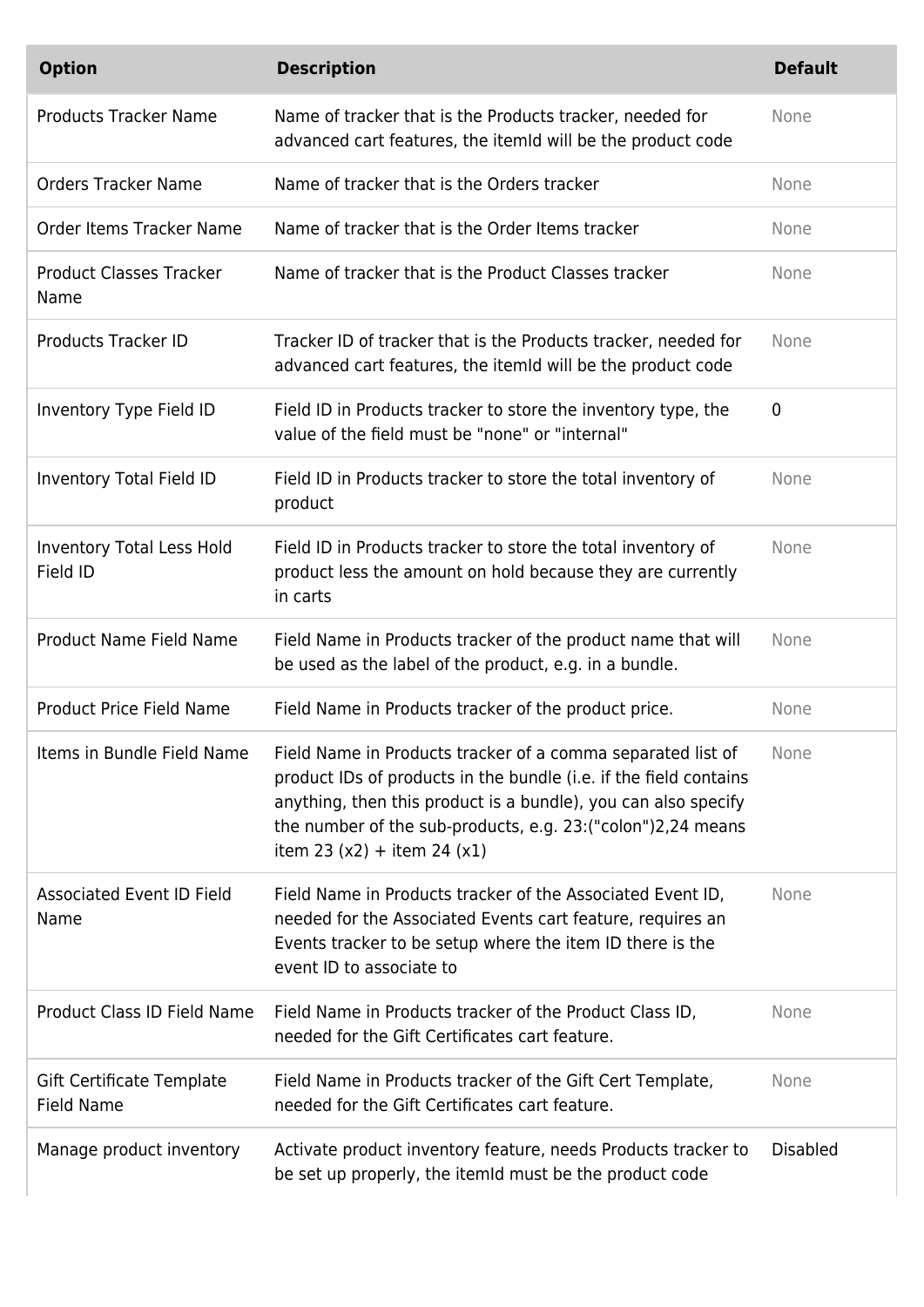| <b>Option</b>                                                        | <b>Description</b>                                                                                                                                                   | <b>Default</b>  |
|----------------------------------------------------------------------|----------------------------------------------------------------------------------------------------------------------------------------------------------------------|-----------------|
| <b>Inventory Hold Timeout</b><br>(minutes)                           | Minutes to hold inventory before making it available again<br>when there is no user cart action                                                                      | 15              |
| Bundled products feature<br>for cart                                 | Activate bundled products feature, needs Products tracker to<br>be set up properly, the itemid must be the product code                                              | <b>Disabled</b> |
| Record cart orders in<br>trackers (registered users)                 | This feature requires 2 trackers, and Orders tracker and an<br>Orders Item tracker to be configured. It also needs profiles to<br>be configured to do the recording. | None            |
| <b>Orders Profile</b>                                                | Wiki page where the profile for creating orders is (page name<br>must be without spaces)                                                                             | None            |
| <b>Order Item Profile</b>                                            | Wiki page where the profile for creating orders items is (page<br>name must be without spaces)                                                                       | None            |
| Allow anonymous shopping<br>and record their orders in<br>trackers   | Allows shopping as anonymous user                                                                                                                                    | <b>Disabled</b> |
| <b>Anonymous Orders Profile</b>                                      | Wiki page where the profile for creating orders for<br>Anonymous users is (page name must be without spaces)                                                         | None            |
| Anonymous Order Item<br>Profile                                      | Wiki page where the profile for creating orders items for<br>Anonymous users is (page name must be without spaces)                                                   | None            |
| Anonymous Shopper Info<br>Profile                                    | Wiki page where the profile for creating orders items for<br>Anonymous users is (page name must be without spaces)                                                   | None            |
| Anonymous Users Order<br><b>Review Page</b>                          | Wiki page where Anonymous users can review their orders)                                                                                                             | None            |
| <b>Temporary Shopper Group</b><br>to Access Review Page via<br>Token | Group name of group with perms to access review page via<br>token                                                                                                    | None            |
| orders to events (or<br>projects etc)                                | Allow association of product Allow association of products to events (or projects etc)                                                                               | <b>Disabled</b> |
| <b>Events Tracker ID</b>                                             | Tracker ID of tracker that is the Events tracker                                                                                                                     | None            |
| <b>Events Tracker Name</b>                                           | Name of tracker that is the Events tracker                                                                                                                           | None            |
| <b>Event Start Field Name</b>                                        | Field Name in Events tracker of start date/time                                                                                                                      | None            |
| <b>Event End Field Name</b>                                          | Field Name in Events tracker of end date/time                                                                                                                        | None            |
| Allow exchange of products                                           | Allow exchange of products                                                                                                                                           | None            |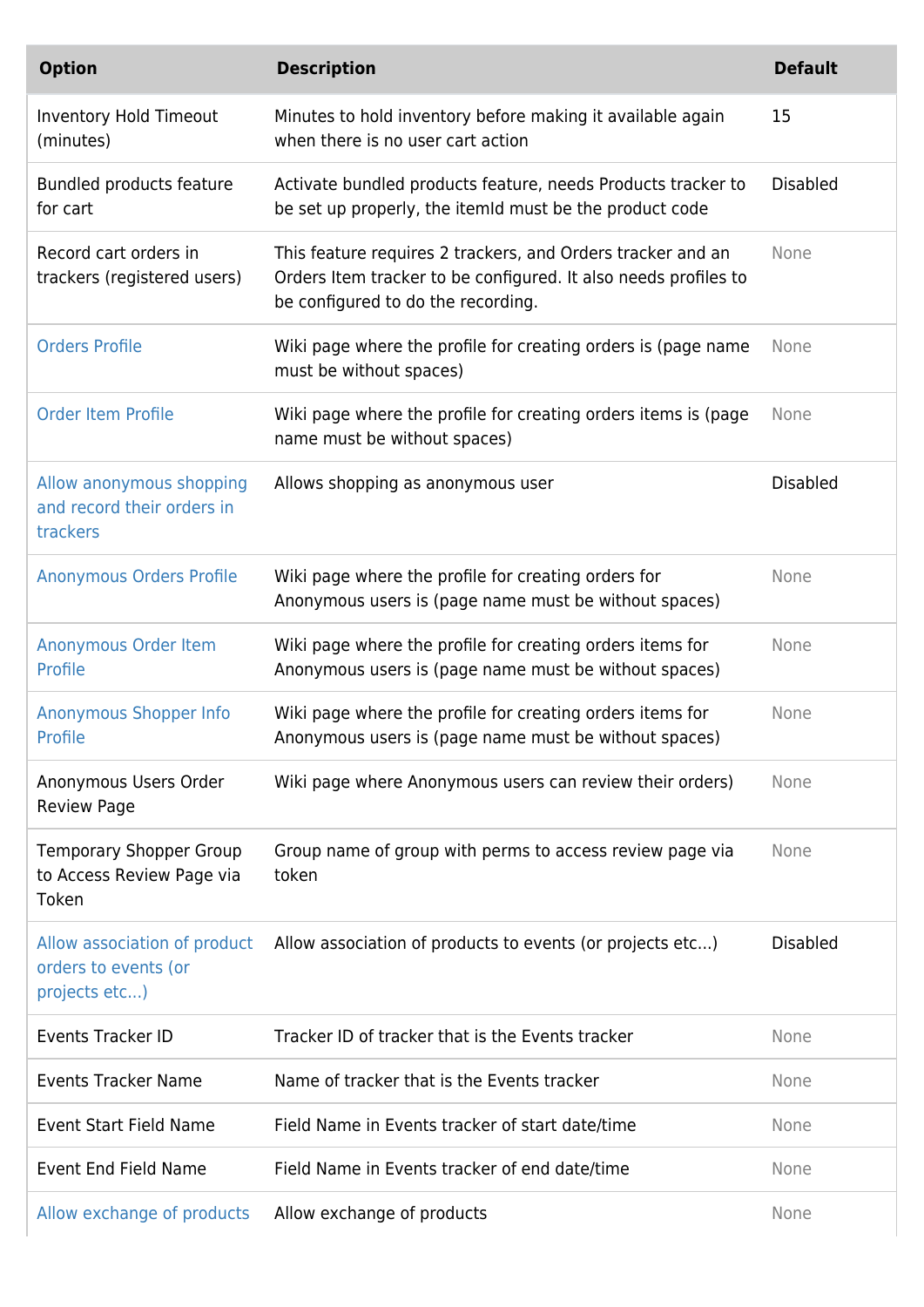| <b>Option</b>                    | <b>Description</b>                                         | <b>Default</b>  |
|----------------------------------|------------------------------------------------------------|-----------------|
| Order Items Tracker ID           | Tracker ID of tracker that is the Order Items tracker      | <b>None</b>     |
| Gift certificates                | <b>Gift Certificates</b>                                   | <b>Disabled</b> |
| Gift Certificate Tracker ID      | Tracker ID of tracker that is the Gift Certificate tracker | <b>None</b>     |
| Gift Certificate Tracker<br>Name | Name of tracker that is the Gift Certificate tracker       | None            |

| <b>Option</b>                                | <b>Description</b>                                                                                                                                                                                                                                                                                  | <b>Default</b>     |
|----------------------------------------------|-----------------------------------------------------------------------------------------------------------------------------------------------------------------------------------------------------------------------------------------------------------------------------------------------------|--------------------|
| Payment Heading                              | Heading displayed on payment form                                                                                                                                                                                                                                                                   | Cart Check-<br>Out |
| <b>Products Tracker Name</b>                 | Name of tracker that is the Products tracker, needed for<br>advanced cart features, the itemid will be the product code                                                                                                                                                                             | None               |
| <b>Orders Tracker Name</b>                   | Name of tracker that is the Orders tracker                                                                                                                                                                                                                                                          | None               |
| Order Items Tracker Name                     | Name of tracker that is the Order Items tracker                                                                                                                                                                                                                                                     | None               |
| <b>Product Classes Tracker</b><br>Name       | Name of tracker that is the Product Classes tracker                                                                                                                                                                                                                                                 | None               |
| <b>Products Tracker ID</b>                   | Tracker ID of tracker that is the Products tracker, needed for<br>advanced cart features, the itemId will be the product code                                                                                                                                                                       | None               |
| Inventory Type Field ID                      | Field ID in Products tracker to store the inventory type, the<br>value of the field must be "none" or "internal"                                                                                                                                                                                    | $\mathbf 0$        |
| Inventory Total Field ID                     | Field ID in Products tracker to store the total inventory of<br>product                                                                                                                                                                                                                             | None               |
| <b>Inventory Total Less Hold</b><br>Field ID | Field ID in Products tracker to store the total inventory of<br>product less the amount on hold because they are currently<br>in carts                                                                                                                                                              | None               |
| <b>Product Name Field Name</b>               | Field Name in Products tracker of the product name that will<br>be used as the label of the product, e.g. in a bundle.                                                                                                                                                                              | None               |
| <b>Product Price Field Name</b>              | Field Name in Products tracker of the product price.                                                                                                                                                                                                                                                | None               |
| Items in Bundle Field Name                   | Field Name in Products tracker of a comma separated list of<br>product IDs of products in the bundle (i.e. if the field contains<br>anything, then this product is a bundle), you can also specify<br>the number of the sub-products, e.g. 23: ("colon") 2, 24 means<br>item 23 (x2) + item 24 (x1) | None               |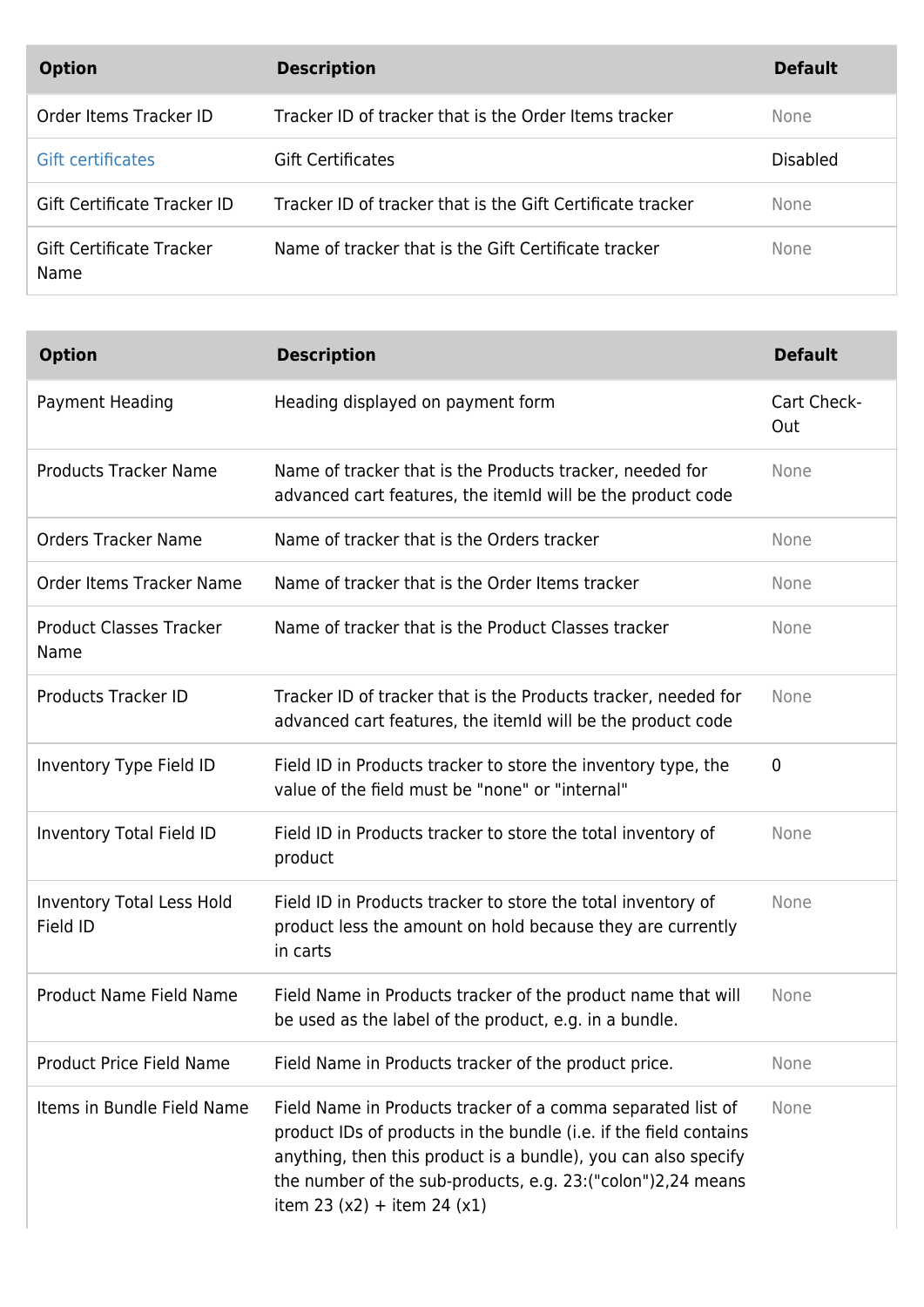| <b>Option</b>                                                        | <b>Description</b>                                                                                                                                                                                                | <b>Default</b>  |
|----------------------------------------------------------------------|-------------------------------------------------------------------------------------------------------------------------------------------------------------------------------------------------------------------|-----------------|
| <b>Associated Event ID Field</b><br>Name                             | Field Name in Products tracker of the Associated Event ID,<br>needed for the Associated Events cart feature, requires an<br>Events tracker to be setup where the item ID there is the<br>event ID to associate to | None            |
| <b>Product Class ID Field Name</b>                                   | Field Name in Products tracker of the Product Class ID,<br>needed for the Gift Certificates cart feature.                                                                                                         | None            |
| Gift Certificate Template<br><b>Field Name</b>                       | Field Name in Products tracker of the Gift Cert Template,<br>needed for the Gift Certificates cart feature.                                                                                                       | None            |
| Manage product inventory                                             | Activate product inventory feature, needs Products tracker to<br>be set up properly, the itemId must be the product code                                                                                          | <b>Disabled</b> |
| <b>Inventory Hold Timeout</b><br>(minutes)                           | Minutes to hold inventory before making it available again<br>when there is no user cart action                                                                                                                   | 15              |
| Bundled products feature<br>for cart                                 | Activate bundled products feature, needs Products tracker to<br>be set up properly, the itemid must be the product code                                                                                           | <b>Disabled</b> |
| Record cart orders in<br>trackers (registered users)                 | This feature requires 2 trackers, and Orders tracker and an<br>Orders Item tracker to be configured. It also needs profiles to<br>be configured to do the recording.                                              | None            |
| <b>Orders Profile</b>                                                | Wiki page where the profile for creating orders is (page name<br>must be without spaces)                                                                                                                          | None            |
| <b>Order Item Profile</b>                                            | Wiki page where the profile for creating orders items is (page<br>name must be without spaces)                                                                                                                    | None            |
| Allow anonymous shopping<br>and record their orders in<br>trackers   | Allows shopping as anonymous user                                                                                                                                                                                 | <b>Disabled</b> |
| <b>Anonymous Orders Profile</b>                                      | Wiki page where the profile for creating orders for<br>Anonymous users is (page name must be without spaces)                                                                                                      | None            |
| Anonymous Order Item<br>Profile                                      | Wiki page where the profile for creating orders items for<br>Anonymous users is (page name must be without spaces)                                                                                                | None            |
| Anonymous Shopper Info<br>Profile                                    | Wiki page where the profile for creating orders items for<br>Anonymous users is (page name must be without spaces)                                                                                                | None            |
| Anonymous Users Order<br><b>Review Page</b>                          | Wiki page where Anonymous users can review their orders)                                                                                                                                                          | None            |
| <b>Temporary Shopper Group</b><br>to Access Review Page via<br>Token | Group name of group with perms to access review page via<br>token                                                                                                                                                 | None            |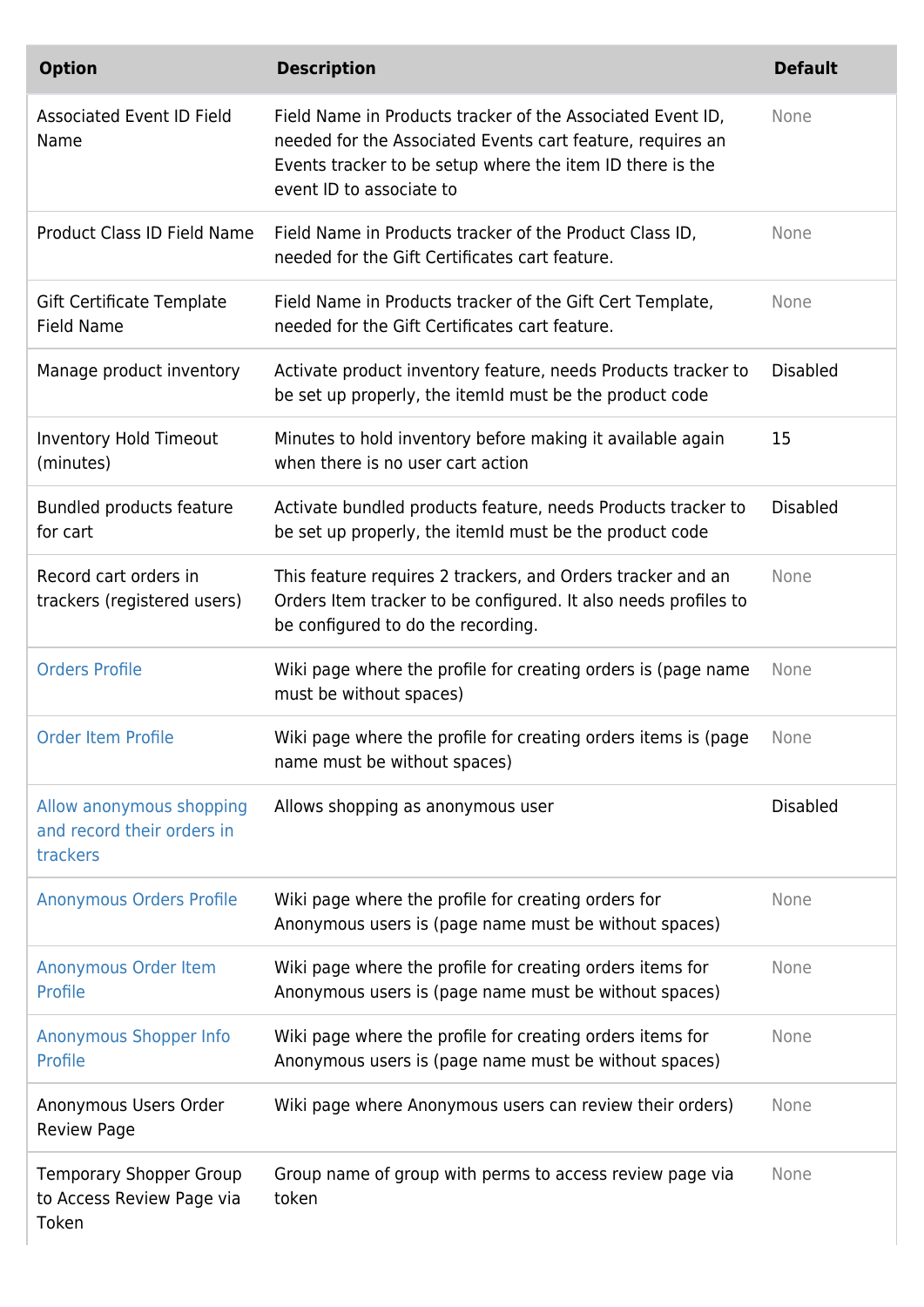| <b>Option</b>                                                         | <b>Description</b>                                         | <b>Default</b>  |
|-----------------------------------------------------------------------|------------------------------------------------------------|-----------------|
| Allow association of product<br>orders to events (or<br>projects etc) | Allow association of products to events (or projects etc)  | <b>Disabled</b> |
| Events Tracker ID                                                     | Tracker ID of tracker that is the Events tracker           | None            |
| <b>Events Tracker Name</b>                                            | Name of tracker that is the Events tracker                 | None            |
| Event Start Field Name                                                | Field Name in Events tracker of start date/time            | None            |
| Event End Field Name                                                  | Field Name in Events tracker of end date/time              | None            |
| Allow exchange of products                                            | Allow exchange of products                                 | None            |
| Order Items Tracker ID                                                | Tracker ID of tracker that is the Order Items tracker      | None            |
| <b>Gift certificates</b>                                              | <b>Gift Certificates</b>                                   | Disabled        |
| Gift Certificate Tracker ID                                           | Tracker ID of tracker that is the Gift Certificate tracker | None            |
| <b>Gift Certificate Tracker</b><br>Name                               | Name of tracker that is the Gift Certificate tracker       | None            |

| $LOGIN +$<br>LOG IN $\sqrt{}$<br><b>Your Cart</b><br><b>Our products</b><br><b>CAER YORK TIMES KUNINENS BENTSTEEFE</b><br><b>Your Cart</b><br>"Au entertaining and thought provoking as The Eipping Paint by<br>Product <sub>8</sub><br>Makulm Glaborh,  The Window of Crowds ranges for and wide."<br>The Boston Clubs<br>Code<br>Qty<br>$\begin{minipage}{.4\linewidth} \begin{tabular}{l} \hline \multicolumn{3}{l}{\textbf{1.5}} \end{tabular} \end{minipage} \begin{minipage}{.4\linewidth} \begin{tabular}{l} \multicolumn{3}{l}{\textbf{1.5}} \end{tabular} \end{minipage} \begin{minipage}{.4\linewidth} \begin{tabular}{l} \multicolumn{3}{l}{\textbf{1.5}} \end{tabular} \end{minipage} \end{minipage} \begin{minipage}{.4\linewidth} \begin{tabular}{l} \multicolumn{3}{l}{\textbf{1.5}} \end{tabular} \end{minipage} \begin{minipage}{.4\$<br>THE WISDOM<br>ategory:<br><b>Books</b><br>$2.00$ (ii) $\odot$<br>Qty<br>3 <sup>o</sup><br>Product<br>THE WISDOM<br>cost<br>OF CROWDS<br>Status:<br>In stock<br>$5.00$ (ii) $\bigcirc$<br>10<br>JAMES<br>$2.00$ $\odot$ $3$ $\odot$<br>OF CROWDS<br><b>Calledge</b><br>Price: €5.00<br><b>SUROWIECKI</b><br>Double<br>Update<br>$5.00 \oplus \bullet$<br>1 <sup>°</sup><br>法案<br>Qty:<br>и<br><b>JAMES</b><br>Cart contains 4 items<br><b>Update</b><br><b>Add to cart</b><br>Total weight 1100 g<br><b>Drink</b><br><b>Books</b><br>Food<br><b>SUROWIECKI</b><br>The Wisdom of<br>Cart contains 4 items<br><b>Total: 11.00 EUR</b><br>Crowds, James<br><b><i>WHEN A NEW AFFERWORD BY THE AUTHOR</i></b><br>Surowiecki. 2004<br>Total weight 1100 g<br>€2.00<br>€1.00<br>€5.00<br><b>Check-out</b><br><b>Total: 11.00 EUR</b><br>Awaiting stock<br>Qty: 1<br>Qty: 1<br><b>Last Visited Pages</b><br>Add to cart<br>Add to cart<br><b>Check-out</b><br>1. products<br>2. HomePage<br><b>Last-Visited Pages</b><br>Click to expand<br>1. product<br>2. products |
|------------------------------------------------------------------------------------------------------------------------------------------------------------------------------------------------------------------------------------------------------------------------------------------------------------------------------------------------------------------------------------------------------------------------------------------------------------------------------------------------------------------------------------------------------------------------------------------------------------------------------------------------------------------------------------------------------------------------------------------------------------------------------------------------------------------------------------------------------------------------------------------------------------------------------------------------------------------------------------------------------------------------------------------------------------------------------------------------------------------------------------------------------------------------------------------------------------------------------------------------------------------------------------------------------------------------------------------------------------------------------------------------------------------------------------------------------------------------------------------------------------------------------------------------------------------------------------------------------------------------------------------------------------------------------------------------------------------------------------------------------------------------------------------------------------------------------------------------------------------------------------------------------------------------|
|                                                                                                                                                                                                                                                                                                                                                                                                                                                                                                                                                                                                                                                                                                                                                                                                                                                                                                                                                                                                                                                                                                                                                                                                                                                                                                                                                                                                                                                                                                                                                                                                                                                                                                                                                                                                                                                                                                                        |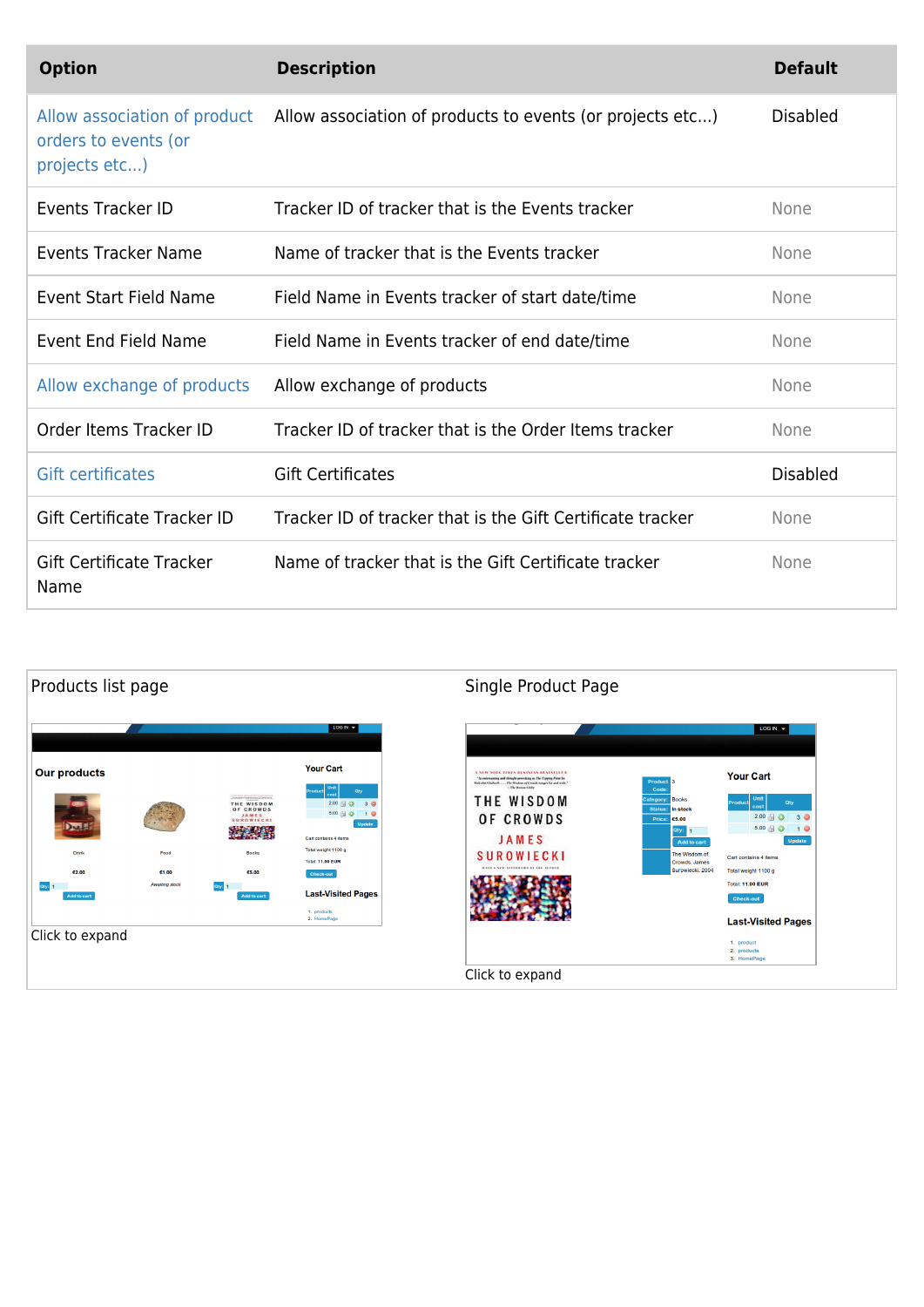| Checkout (after payment)                                                                                                    |
|-----------------------------------------------------------------------------------------------------------------------------|
| <b>Payment e</b>                                                                                                            |
| <b>Payment Request</b>                                                                                                      |
|                                                                                                                             |
| <b>Registration Check-Out (admin)</b>                                                                                       |
| Payment Status                                                                                                              |
| <b>Status: Past</b>                                                                                                         |
| <b>Quantity Unit Price</b>                                                                                                  |
| 2.00<br>1                                                                                                                   |
| 3 Wise Book 12<br>5.00                                                                                                      |
| Paid amount:<br>62.00 EUR                                                                                                   |
| <sub>F</sub> Payment Details                                                                                                |
| • 70.00 EUR was paid on 2014-03-07.                                                                                         |
| Payment information                                                                                                         |
| By admin                                                                                                                    |
| Note: Can you give me 8€ back?                                                                                              |
|                                                                                                                             |
| Past<br>Cancelled<br><b>No Tabs</b><br>Request                                                                              |
| <b>Payment Payment</b><br><b>ID</b> Description<br><b>User</b> Payer Actions<br><b>Amount</b><br><b>Date</b><br><b>Type</b> |
| $\Box P$<br>1 Registration<br>62.00 EUR<br>2014-<br>admin admin<br>user                                                     |
| 03-07                                                                                                                       |
|                                                                                                                             |
| Click to expand                                                                                                             |
|                                                                                                                             |
|                                                                                                                             |
|                                                                                                                             |
|                                                                                                                             |
|                                                                                                                             |

#### Manage Product Inventory

Allows inventory to be set and tracked for products in a tracker. The feature also puts products on hold when they are added to a users' cart and are returned subsequently if not bought.

# Bundled Products

Allows one product to "contain" multiple other products. The price of the bundle itself is the price that the user pays. The child products' prices are ignored when a bundle is bought.

#### Record Orders in Trackers

Allows orders and order items to be saved in trackers and therefore, using the [Unified Search](https://doc.tiki.org/Unified%20Search) Index can be reviewed or used in conjunction using the [PluginList](https://doc.tiki.org/PluginList), the [PluginCustomSearch](https://doc.tiki.org/PluginCustomSearch) or with [Pretty Trackers](https://doc.tiki.org/Pretty%20Trackers) to show users what they have bought, etc...

The recording also allocates and keeps track of value inputted to child products of bundles (not the actual price paid since the user pays the price of the bundle, not the child products).

You will need at least two trackers, one to store Orders and Order Items, and two special profiles to be placed on wiki pages.